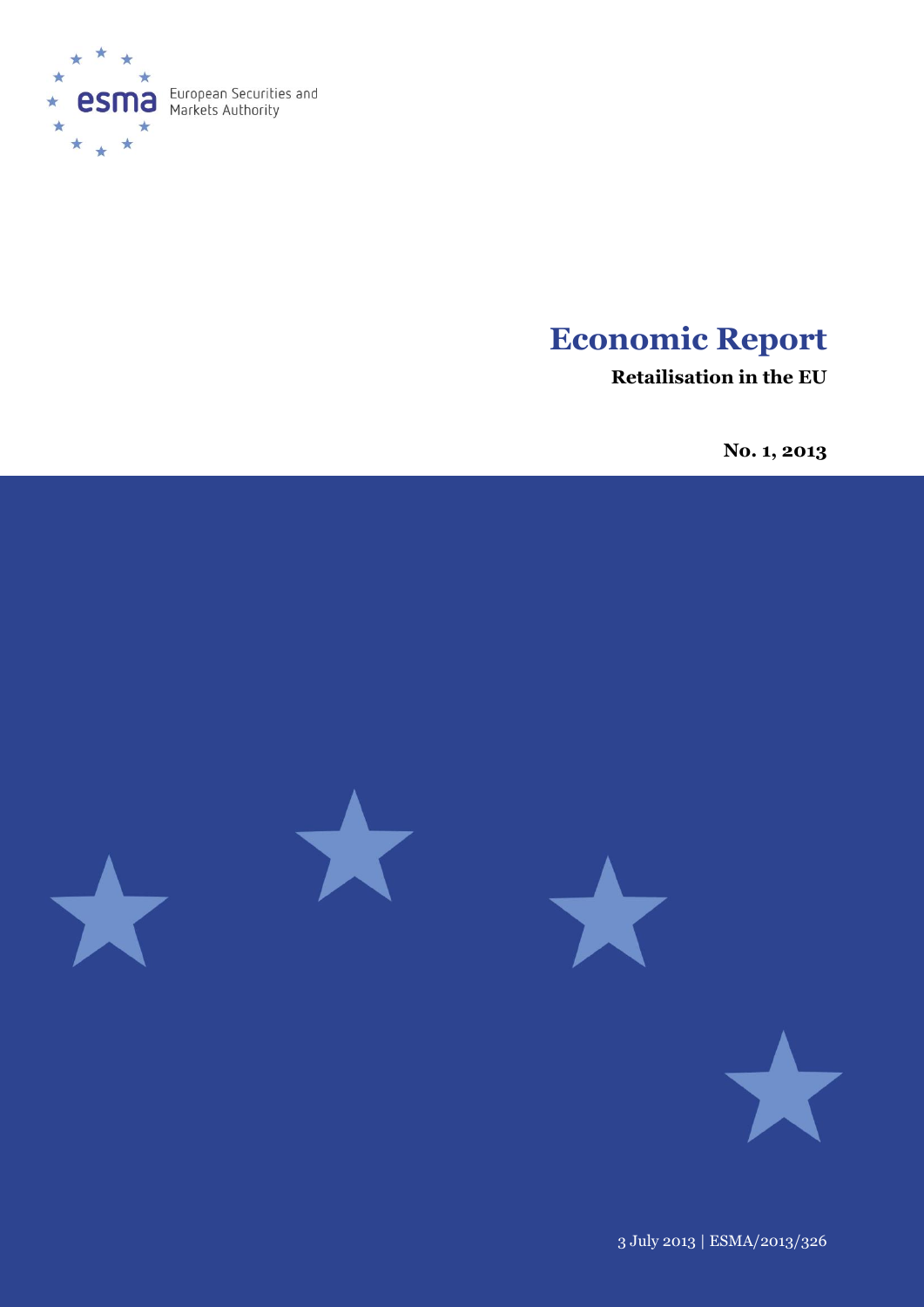ESMA Economic Report, No. 1, 2013

Contributors: Antoine Bouveret (ESMA), Ricardo Crisóstomo (CNMV), Monica Gentile (CONSOB), Victor Mendes (CMVM), Paulo Pereira da Silva (CMVM) and Fernando Silva (CMVM). Authorisation: This Report has been reviewed by ESMA's Committee for Economic and Market Analysis (CEMA)

and has been approved by the Authority's Board of Supervisors. ESMA thanks the members of the Securities and Markets Stakeholder Group for valuable comments.

© European Securities and Markets Authority, Paris, 2013. All rights reserved. Brief excerpts may be reproduced or translated provided the source is cited adequately. Legal reference of this Report: Regulation (EU) No 1095/2010 of the European Parliament and of the Council of 24 November 2010 establishing a European Supervisory Authority (European Securities and Markets Authority), amending Decision No 716/2009/EC and repealing Commission Decision 2009/77/EC, Article 32 "Assessment of market developments", 1. "The Authority shall monitor and assess market developments in the area of its competence and, where necessary, inform the European Supervisory Authority (European Banking Authority), and the European Supervisory Authority (European Insurance and Occupational Pensions Authority), the ESRB and the European Parliament, the Council and the Commission about the relevant micro-prudential trends, potential risks and vulnerabilities. The Authority shall include in its assessments an economic analysis of the markets in which financial market participants operate, and an assessment of the impact of potential market developments on such financial market participants."

European Securities and Markets Authority (ESMA) Economics and Financial Stability Unit 103, Rue de Grenelle FR–75345 Paris Cedex 07 financialstability@esma.europa.eu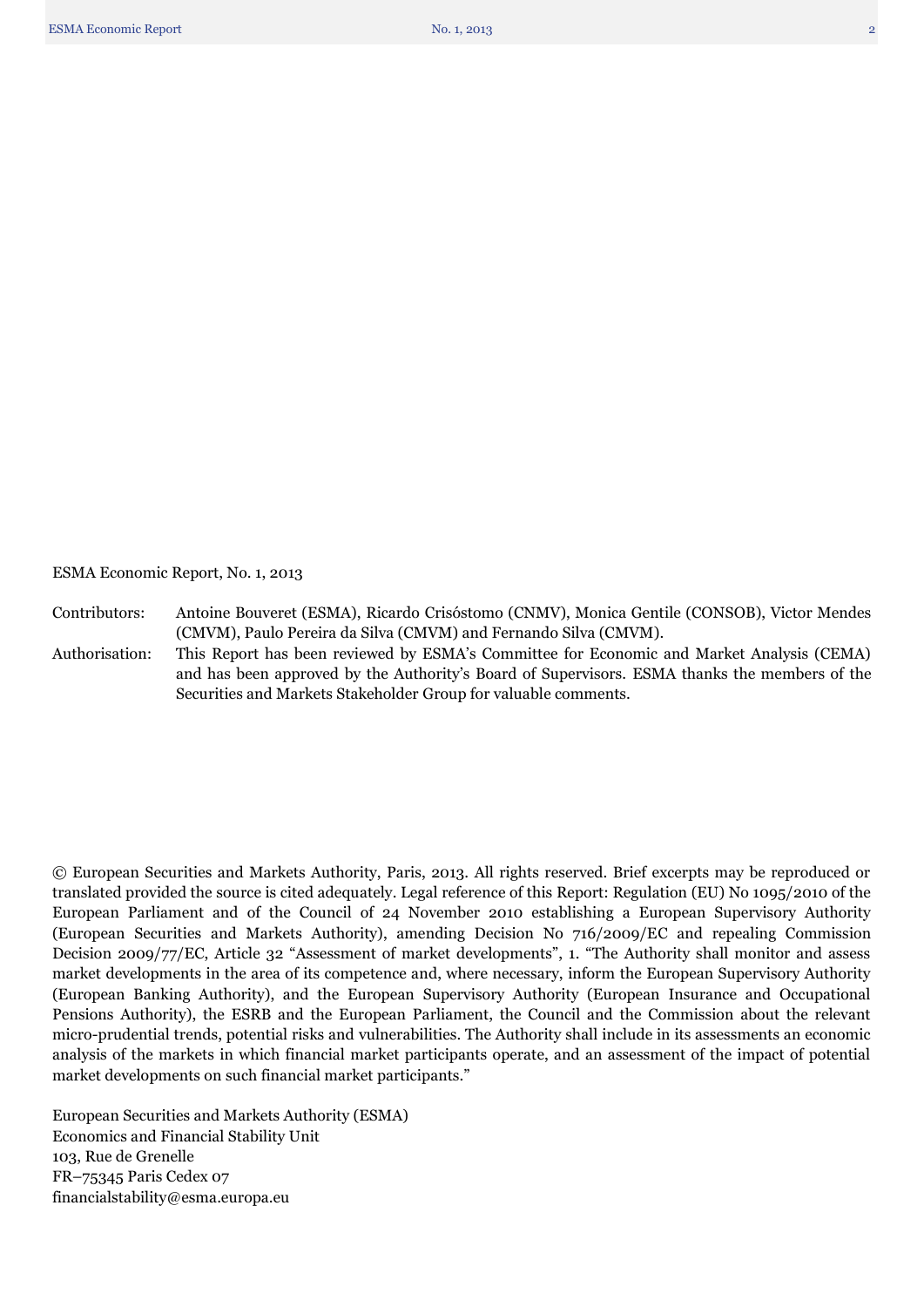# **Table of Contents**

|                                                                                                           | 8 |
|-----------------------------------------------------------------------------------------------------------|---|
|                                                                                                           |   |
|                                                                                                           |   |
|                                                                                                           |   |
|                                                                                                           |   |
|                                                                                                           |   |
|                                                                                                           |   |
|                                                                                                           |   |
|                                                                                                           |   |
|                                                                                                           |   |
|                                                                                                           |   |
|                                                                                                           |   |
| A long-run perspective comparison of the performance of hedge funds and other assets classes _________ 12 |   |
|                                                                                                           |   |
|                                                                                                           |   |
|                                                                                                           |   |
| Scope and trends in the market for structured products sold to retail investors in Europe 15              |   |
|                                                                                                           |   |
|                                                                                                           |   |
|                                                                                                           |   |
|                                                                                                           |   |
|                                                                                                           |   |
| An empirical analysis of SRPs 17                                                                          |   |
|                                                                                                           |   |
|                                                                                                           |   |
|                                                                                                           |   |
|                                                                                                           |   |
|                                                                                                           |   |
|                                                                                                           |   |
|                                                                                                           |   |
|                                                                                                           |   |
|                                                                                                           |   |
|                                                                                                           |   |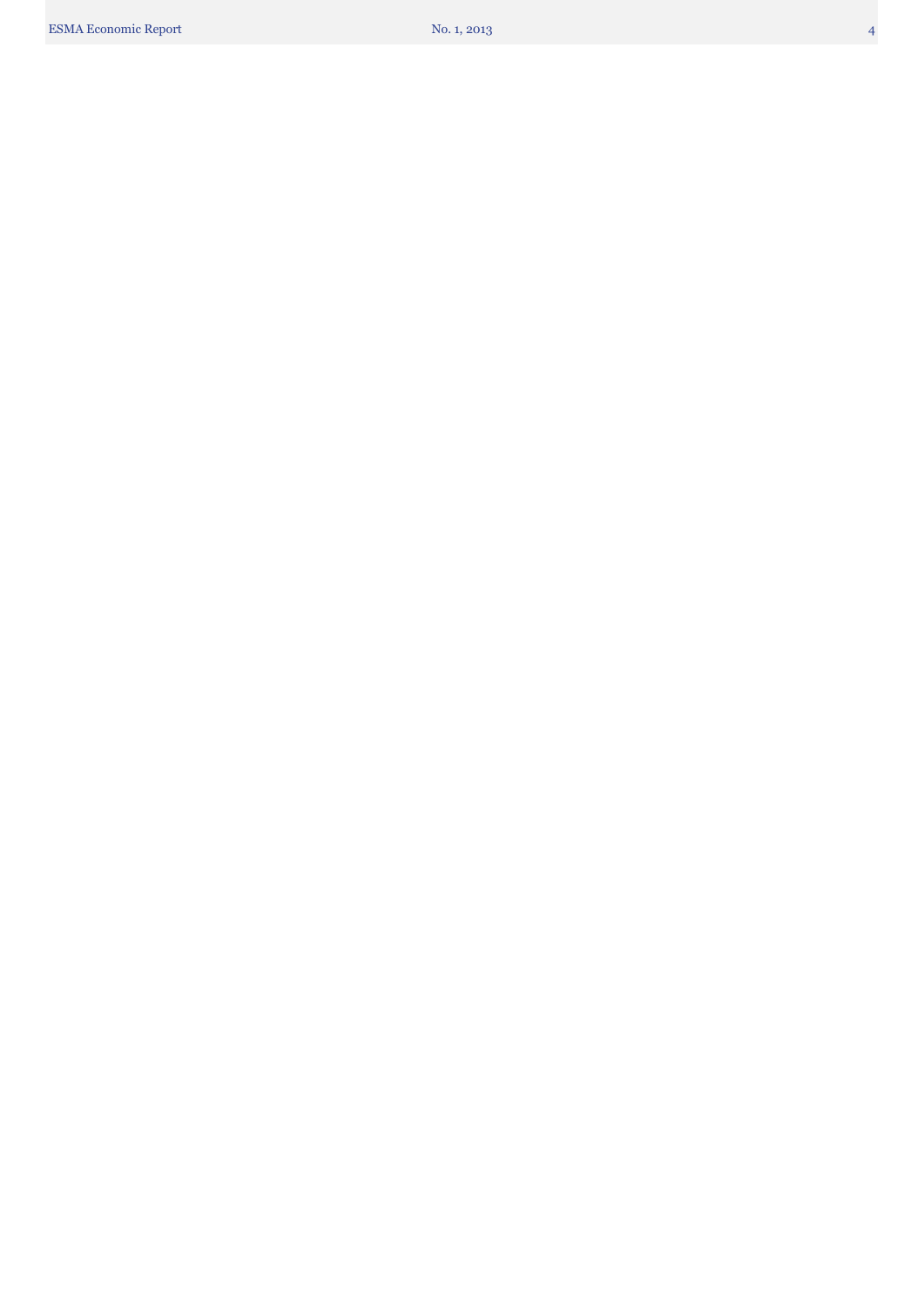# <span id="page-4-0"></span>**Executive Summary**

# **Retailisation in the EU**

Over the last few years, the sale of complex products to retail investors, generally referred to as 'retailisation', has increased in Europe. The growth of this market can have implications in terms of financial stability as well as investor protection, and has, therefore, been subject to important policy initiatives, such as the European Commission proposed Regulation on Packaged Retail Investment Products (PRIPs), as well as ESMA measures in the area of UCITS (such as the Guidelines ETFs and other UCITS issues) and MiFID (such as the technical advice to the Commission as part of the MiFID review, the Q&A on complex and non complex financial instruments for the purposes of MiFID's appropriateness requirements, and the Guidelines on suitability), and informs on-going work.

This report focuses on two subsets of this market: UCITS pursuing alternative investment strategies ('alternative UCITS') and structured products targeted to retail investors. Those two classes of products are particularly relevant given the sharp increase in Assets under Management (AuM) and given the size of the structured products market. Indeed, alternative UCITS have experienced a significant growth since 2007, with a 325% increase in Assets under Management from EUR 20bn to EUR 85bn at end-2012. The volumes of structured products sold to retail investors decreased from a peak of EUR 250bn in 2007 to around EUR 110bn in 2012, but outstanding amounts account for around EUR 770bn at end-2012.

Notwithstanding the potential benefits brought by these products, trends linked to retailisation have been closely monitored by securities markets supervisors as it could increase risks for the financial system. From a consumer protection perspective, retail investors may face difficulties in understanding the drivers of risks and returns of complex products. As a result, it might be particularly challenging for investors to make proper investment decisions. If retail investors do not properly understand the risk and reward profile of complex products, unexpected losses might lead to complaints, reputational risks for issuers and a loss of confidence in the regulatory framework and, more broadly, in financial markets. From an issuer's perspective, complex products targeted at retail investors may be used to generate profits through fees and may also provide an alternative source of funding.

# **Alternative UCITS**

The strategies implemented by some alternative UCITS might not be easy to determine, and, therefore their comparison to a proper benchmark might be challenging for retail investors. An empirical analysis of the performance of alternative UCITS shows that between 2006 and 2012, average returns were 3% on average for a sample of around 600 funds. However, the volatility of these returns was high, especially during the 2007 to 2008 financial crisis and to a lesser extent in 2010-2011. As a result, risk-adjusted returns, measured by Sharpe ratios, were close to zero, except when computed over the last five years. Those results are robust to the type of strategies implemented by these funds.

In comparison with non-UCITS hedge funds, alternative UCITS provide lower returns, but expose investors to lower volatility and expected losses during downturns. When alternative UCITS are compared to traditional mutual funds, proxied by equity and bond indices, the risk-adjusted returns are higher for the latter, especially for bond indices. However, since mid-2009, the conditional Value-at-Risk has been lower for alternative UCITS, suggesting that investors in those funds are less exposed to losses when markets are bearish.

# **Structured products**

Empirical evidence provided in this report shows that understanding the risk and reward profile of structured products is not straightforward and requires substantial financial expertise and access to market data. In particular, the payoff structure, intrinsic value and expected returns of structured products might be difficult to assess. Given that retail investors may not possess the expertise needed to assess the drivers of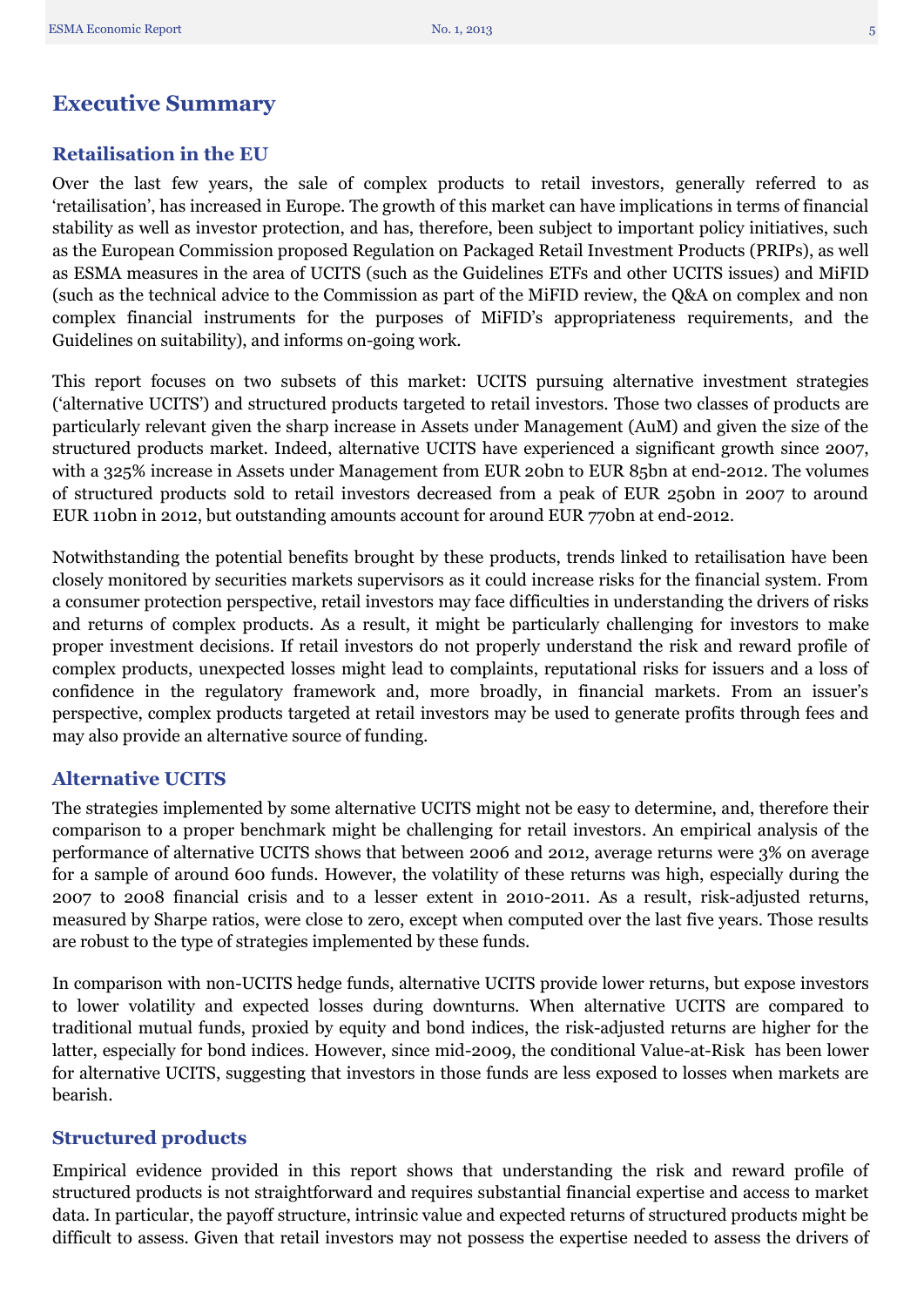the performance of structured products, they could be at risk of facing unexpected losses. In particular, the analysis of the issuer credit risk embedded in structured product may be particularly challenging.

Based on a sample of 76 products sold in the EU, the analysis performed in this report finds that structured products are sold to retail investors with a significant issuance premium, estimated at around 4.6% of the notional value. Moreover, when the issuer credit risk is included, the average premium increases to 5.5%. While these results are in line with findings in existing academic papers, one of the limitations of the approach is linked to the small size of the sample compared to the overall number of structured products sold to retail investors.

Furthermore, an ex-post analysis of a sample of around 2,750 products shows that the performance of structured products with at least 100% capital protection has been relatively low when compared to a riskfree investment. While the financial crisis of 2007-2008 and the European sovereign crisis have certainly played a role, this low performance of structured products has been qualitatively robust across different time periods.

Given the difficulties that investors may face in understanding structured products, it is important to ensure that appropriate information regarding the characteristics of each product is provided to retail investors. In particular, the information disclosure to retail investors may be improved by including (i) a higher degree of transparency regarding the total costs of structured products, including the implicit costs that are embedded in the selling price and (ii) detailed information regarding the specific risks of each product, in particular the issuer credit risk, and its possible quantification.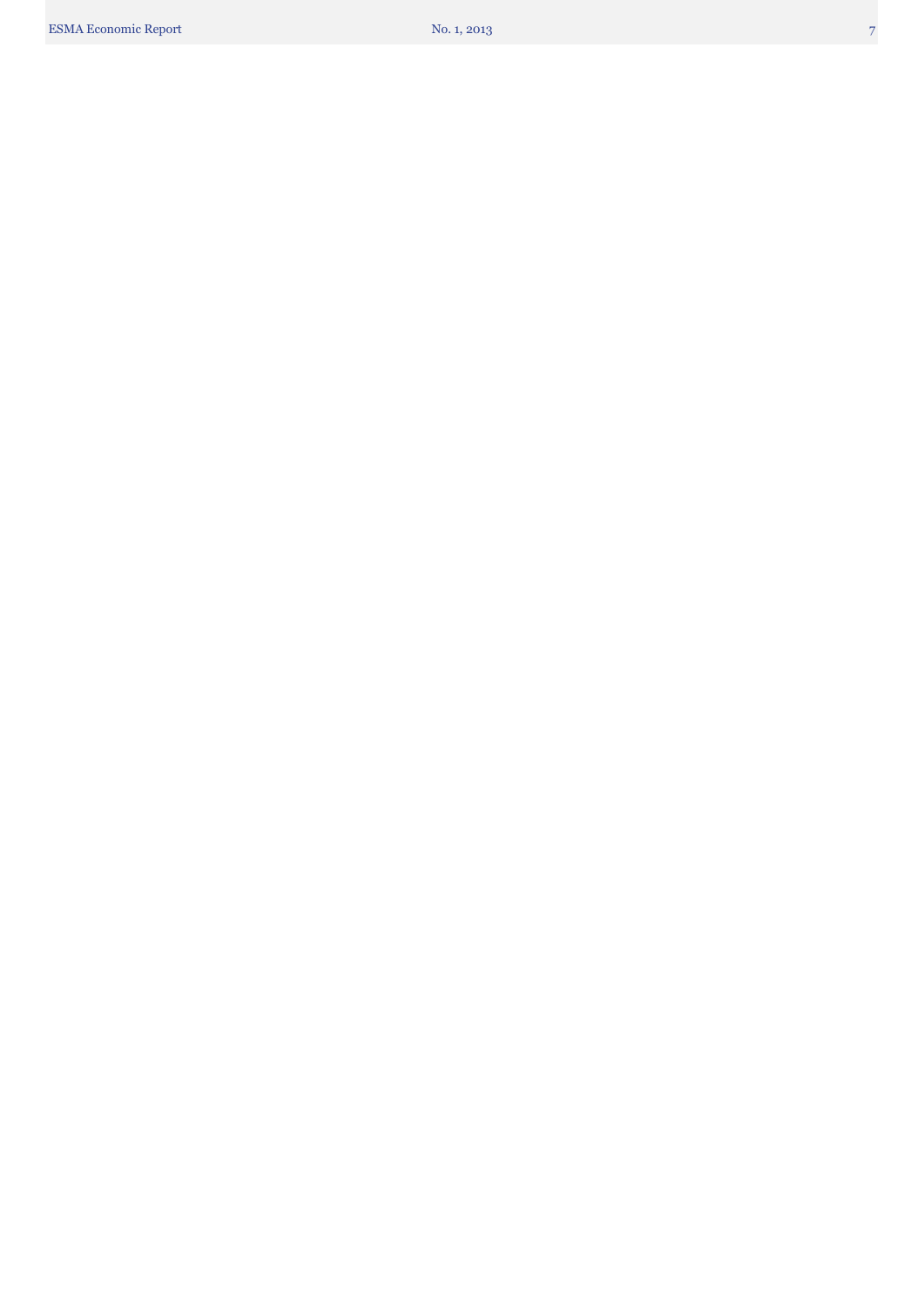# <span id="page-7-0"></span>**Alternative UCITS: Risk and returns for retail investors**

## <span id="page-7-1"></span>**Scope and risks linked to alternative UCITS in Europe**

#### <span id="page-7-2"></span>Background

Over the last years, the development of UCITS<sup>1</sup> pursuing alternative investment strategies ('alternative UCITS' here), i.e. UCITS that implement complex, hedge-fund like strategies, has been a significant trend in Europe. From a consumer protection perspective, such development can present risks: i) Retail investors may not be able to understand the strategy followed by the fund and iii) retail investors may not be able to understand the source of risks and rewards attached to it such as leverage and use of derivatives. This study aims at assessing the risk-return profile of alternative UCITS and comparing it to different benchmarks.

#### <span id="page-7-3"></span>The market for alternative UCITS

At the end of 2012, UCITS assets amounted to EUR 6,29tn according to EFAMA<sup>2</sup>, while assets managed by other funds amounted to EUR 2,5tn. UCITS accounted for around 70% of total assets of European funds. As shown in Chart C.01, alternative UCITS represent a small part of the UCITS industry with EUR 85bn end- 2012. In relative terms, while the size of the overall UCITS industry has remained stable between 2007Q4 and 2012Q4, alternative UCITS have experienced a considerable growth (+325%), resulting in an increase in their share of the overall UCITS industry from 0.5% to 1.5%. According to estimates by SEI, a provider of investment services, 40% of flows into longterm actively managed UCITS in 2011 were into alternative UCITS<sup>3</sup>.



<span id="page-7-4"></span>Note: Assets under Mangement of UCITS, EUR bn. Sources: Bloomberg, EFAMA, ESMA.

 $\overline{a}$ 

#### <sup>1</sup> UCITS are Undertakings for Collective Investment in Transferable Securities.

### **Methodology used to map UCITS alternative funds**

#### <span id="page-7-5"></span>Definition of alternative funds

As there is no generally agreed definition of an alternative UCITS, several approaches could be used to establish a sample of alternative UCITS in Europe.

The first approach relies on the use of derivatives as a proxy for complexity and sophistication: A fund that uses derivatives or takes short positions is deemed alternative4. However, from a practical point of view, such an approach requires granular data on funds, which are not readily available. Moreover, from a conceptual point of view, 'simple' funds may use simple derivatives, such as futures, as a hedging tool and should not, therefore, be included in the sample.

A second approach defines alternative UCITS as funds that employ a high level of leverage. According to Directive 2009/65/EC, the global exposure of UCITS must not exceed the value of the assets. To calculate their global exposure, UCITS can use two methods which are the Commitment Approach and the Value-at-Risk (VaR). The Commitment Approach consists in calculating the leverage of the portfolio reached through the use of financial derivative instruments and efficient portfolio management techniques. It is based upon the conversion of the positions into the market value of their equivalent positions in the underlying assets. The resulting leverage is limited to the total net asset value of the portfolio (leverage limited to two). Under the VaR approach, the UCITS has, at any time, to stay within the limit of a maximum expected loss, defined by the Value-at-Risk, but there is no strict limit on the level of leverage. As a result this approach could not be employed in the study.

Therefore, a third approach has been used. It defines alternative UCITS as funds that implement alternative, hedge-fund strategies such as long/short. Given that there is no unique classification of hedge funds strategies, several classifications have been used, based on the ones used by hedge fund data providers. Specifically, the following databases have been used: Eurekahedge, Lipper TASS, Mondohedge and Bloomberg. Some strategies that were not considered complex (such as fundamental and long only) were excluded.

#### <span id="page-7-6"></span>Definition of retail funds

**.** 

According to the UCITS Directive 2009/65/EC, UCITS can be marketed across EU Member States to retail investors. However, some UCITS aim at being marketed to high net worth individuals as indicated by high minimum investment. However, high net worth individuals have

<sup>2</sup> See "EFAMA European quarterly statistics, Q4 2012".

<sup>3</sup> See "Regulated Alternative Funds: The New Conventional", January 2012.

<sup>4</sup> For example, Alix Capital, a commercial data provider on alternative UCITS, uses three criteria for including an UCITS in its indices: i) the fund should seek absolute performance, ii) the fund has short positions and iii) the fund charges performance fees.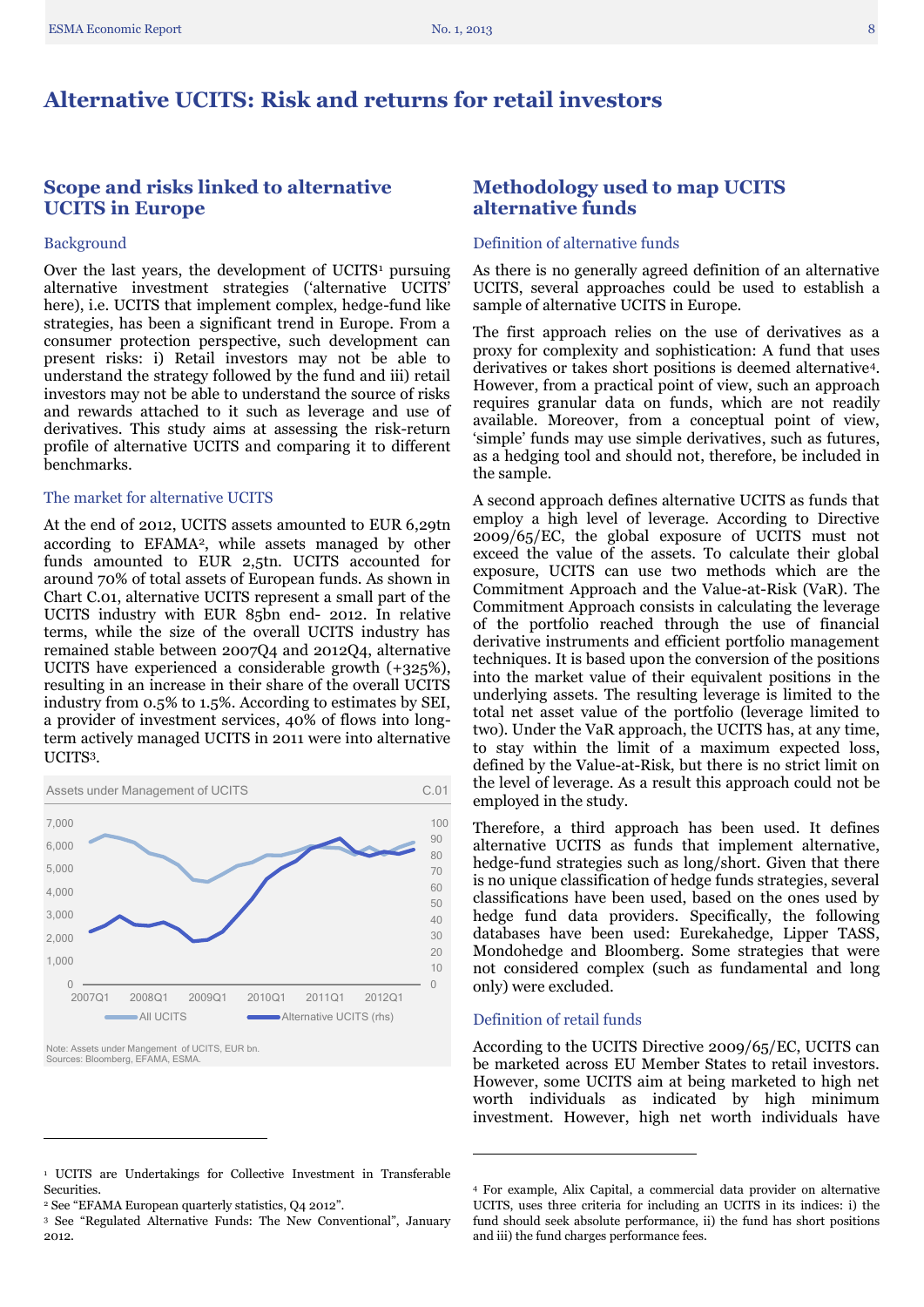been excluded from this study, as they may tend to have a sufficient knowledge of finance or receive advice from professionals, unlike other retail investors. In order to obtain an objective criterion for distinguishing between high net worth individuals and other retail investors, a threshold for minimum investment in the fund equal to EUR 50,000 has been chosen5. A potential limit is that UCITS are not required to impose a minimum subscription; therefore some UCITS in the sample may target institutional investors rather than retail investors. Unfortunately, no information is available on the proportion of holding of such funds in the portfolios of retail investors and by professional investors.

UCITS in the sample are, therefore, required to fulfil two criteria:

- 1. The fund implements a hedge fund-like strategy
- 2. The minimum investment is less or equal to EUR 50,000.

#### <span id="page-8-0"></span>Description of the sample of alternative UCITS

The sample is composed of 623 UCITS funds<sup>6</sup>, with AuM of EUR 85bn as of December 2012. In terms of Assets under Management (AuM), the funds are mainly domiciled in Luxembourg (55%), Ireland (18%) and France (12%). Regarding the strategies, long/short equity funds account for around 40% of the funds, followed by fixed income (10%) and bottom up (9%).



Over the last few years, alternative UCITS have experienced considerable growth: From around EUR 20 bn in AuM in January 2007 to a peak of EUR 90bn in August 2011 (+325%). The number of alternative UCITS soared from around 100 in 2006 to more than 620 at end-2012. The fund data used in the sample seem to be broadly representative of the industry as it is relatively close to the figures computed by Alix Capital for their alternative UCITS indices, even though some significant differences can be observed in 2011-2012.

 $\overline{a}$ 



Note: Assets under Management of Alterrnative UCITS, EUR bn. Sources: Bloomberg, Alix Capital, ESMA.

# <span id="page-8-1"></span>**An analysis of actual returns of alternative UCITS**

While retail investors may not be able to understand the drivers of risks and rewards of alternative UCITS, they may use historical data in order to assess the past performance of such funds. Therefore, an analysis of actual ex post returns can provide insights on the rewards linked to an investment into these types of funds. One drawback of this approach is that the sample period is limited to seven years of data. Another limit of this approach is that the time period includes two crises: the 2007-2008 financial crisis and the 2010-2011 European sovereign crisis. Therefore, it is crucial to compare the performance of the funds to several benchmarks to assess the robustness of the findings.

#### <span id="page-8-2"></span>Market conditions during the time period

As shown below, in 2008 and 2011, returns of the Eurostoxx 50 index have been significantly lower than the risk-free rate, proxied by the twelve-month Euribor rate.



This underperformance needs to be kept in mind in the following to assess the performance of alternative UCITS and other mutual funds in comparison with the risk-free rate. Essentially, the sample period used in the report can be considered as very specific given the occurrence of two financial crises.

<sup>5</sup> Changing this threshold, e.g. to EUR 100,000, does not affect the qualitative conclusions of this study.

<sup>6</sup> The database used includes dead and merged funds which mitigates the survivorship bias that some hedge fund databases may have.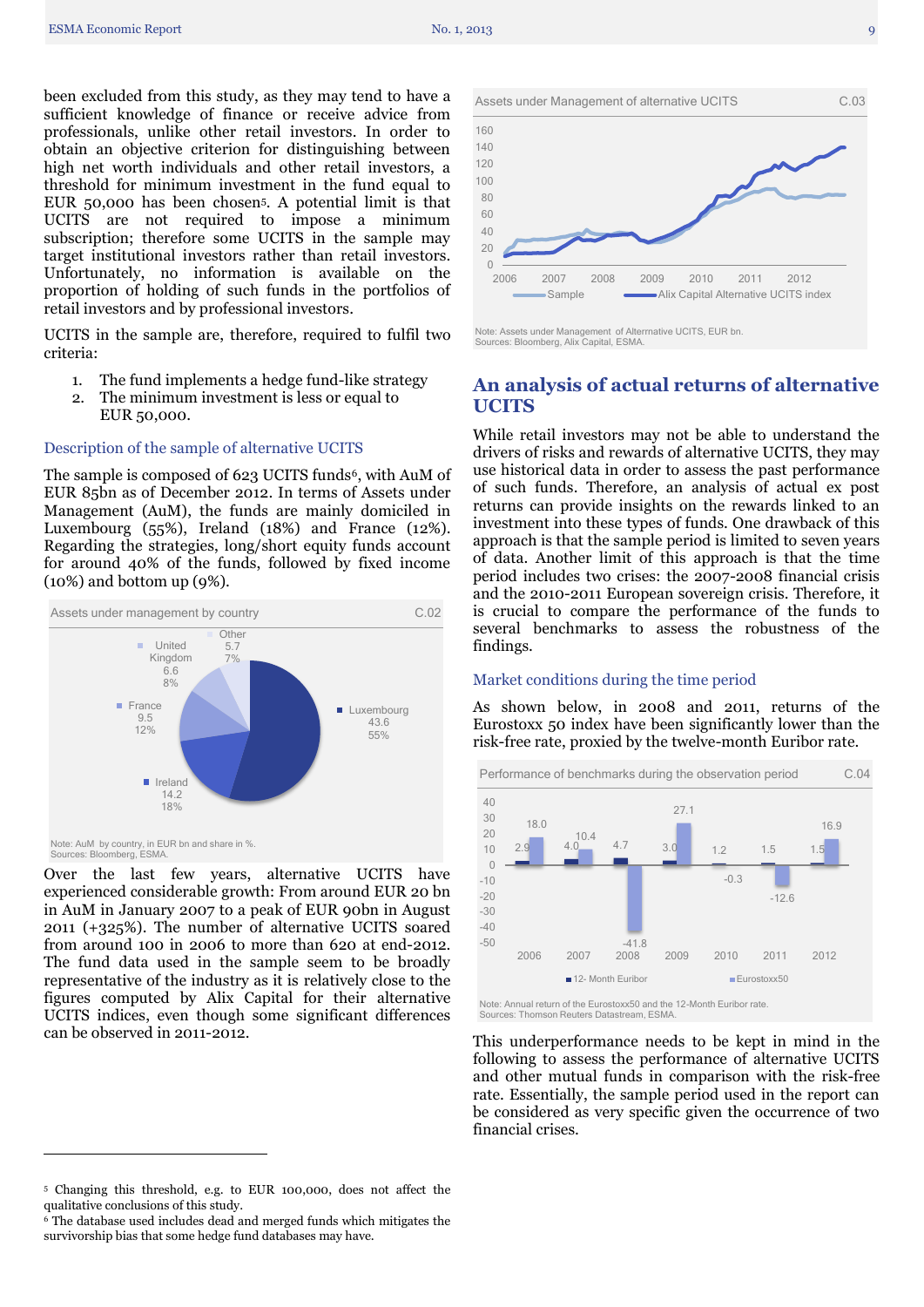#### <span id="page-9-0"></span>Gross returns

Based on the sample, unweighted average annual returns<sup>7</sup> have been computed over the last seven years. As shown in Table T.01, yearly returns have been very volatile over the last seven years, ranging from -16% in 2008 to +19% in 2009. Similar results are obtained for median returns. On average, the annual return was 3%, while the median return was 1.5%. This is explained by the wide dispersion of returns among funds, as the top 25% outperformed the bottom 25% by 14 percentage points on average. The average return on alternative UCITS has been slightly higher than the return on the Eurostoxx 50 and the 12-month Euribor over 2006-2012.

| T.01<br>Performance of alternative UCITS                                             |      |      |         |      |        |         |      |         |
|--------------------------------------------------------------------------------------|------|------|---------|------|--------|---------|------|---------|
| Market                                                                               | 06   | 07   | 08      | 09   | 10     | 11      | 12   | Average |
| Average<br>return                                                                    | 8.9  | 4.8  | $-15.8$ | 19.3 | 5.5    | $-7.0$  | 5.3  | 3.0     |
| Median return                                                                        | 6.4  | 3.5  | $-11.7$ | 9.8  | 3.7    | $-5.2$  | 4.0  | 1.5     |
| <b>Total AuM</b><br>(EUR bn,<br>December)                                            | 23.6 | 33.1 | 25.5    | 52.1 | 83.5   | 79.5    | 83.8 |         |
| Number of<br>funds                                                                   | 102  | 140  | 191     | 250  | 388    | 472     | 623  |         |
| Eurostoxx 50<br>index total<br>return                                                | 18   | 10.4 | $-41.8$ | 27.1 | $-0.3$ | $-12.6$ | 16.9 | 2.5     |
| 12-Month<br>Euribor                                                                  | 2.9  | 4.0  | 4.7     | 3.0  | 1.2    | 1.5     | 1.5  | 2.7     |
| Note: Yearly returns, in %.<br>Sources: Bloomberg. Thomson Reuters Datastream. ESMA. |      |      |         |      |        |         |      |         |

Sources: Bloomberg, Thomson Reuters Datastream, ESMA.

It is interesting to compare, from an investor's perspective, the performance of a fund over a time horizon equal to the typical holding period. As the holding period may vary widely among funds, three different horizons have been used: one, three and five years. As shown in Table T.02, the average performance is positive but small for the three and five-year horizon. Cumulative returns are even negative over the last three years due to negative returns in 2011. While alternative UCITS outperformed the Eurostoxx 50, returns have been higher on a risk-free investment.

| Performance of alternative UCITS |                                                                                          |        |              |              | T 02 |
|----------------------------------|------------------------------------------------------------------------------------------|--------|--------------|--------------|------|
|                                  | Market                                                                                   | 1 year | Last 3 years | Last 5 years |      |
|                                  | Average return                                                                           | 5.3    | 1.3          | 1.4          |      |
|                                  | Cumulative return                                                                        | 5.3    | $-2.1$       | 3.8          |      |
|                                  | Average return Eurostoxx<br>50                                                           | 16.9   | 1.3          | $-2.1$       |      |
|                                  | Cumulative return<br>Eurostoxx 50                                                        | 16.9   | 1.9          | $-24.7$      |      |
|                                  | Average return 12-month<br>Euribor                                                       | 1.5    | 1.4          | 2.4          |      |
|                                  | Cumulative return 12-<br>month Euribor                                                   | 1.5    | 4.3          | 12.6         |      |
|                                  | Note: Cumulative returns, in %.<br>Sources: Bloomberg, Thomson Reuters Datastream, ESMA. |        |              |              |      |

However, aggregate results may hide significant differences between strategies. Therefore the sample is split by type of strategies. There are 324 alternative UCITS, representing AuM of EUR 43 bn as of December 2011, for which the Eurekahedge strategies are available. Table T.03 shows

 $\overline{a}$ 

that the performance varies with the strategy, with CTA/managed futures and Bottom-up funds providing higher average returns and Macro and Fixed income funds yielding lower returns than the average. From a risk-return perspective, the data provide evidence that funds with the highest average returns have the highest levels of volatility, with the exception of CTA funds (Chart C.05).

Performance of alternative UCITS T.03

| Market                                                        | 06   | 07     | 08      | 09   | 10   | 11      | 12     | Avg |
|---------------------------------------------------------------|------|--------|---------|------|------|---------|--------|-----|
| All sample                                                    | 8.9  | 4.8    | $-15.8$ | 19.3 | 5.5  | $-7.0$  | 5.3    | 3.0 |
| Long short                                                    | 6.7  | 7.5    | $-9.9$  | 12.8 | 5.9  | $-7.2$  | 5.2    | 3.0 |
| Fixed income                                                  | 5.0  | 3.9    | $-8.1$  | 5.4  | 2.8  | $-1.7$  | 2.9    | 1.5 |
| Bottom-up                                                     | 20.2 | 12.1   | $-47.6$ | 42.7 | 12.1 | $-15.8$ | 13.6   | 5.3 |
| Macro                                                         | 6.3  | $-0.7$ | $-4.4$  | 6.6  | 4.6  | $-5.8$  | $-0.4$ | 0.9 |
| Dual approach                                                 | 13.6 | 6.3    | $-24.9$ | 22.0 | 12.4 | $-12.3$ | 12.6   | 4.2 |
| CTA/Managed<br>futures                                        | 15.5 | 20.3   | 2.3     | 4.8  | 6.7  | $-4.2$  | $-1.1$ | 6.3 |
| Note: Average annual return and volatility by strategy, in %. |      |        |         |      |      |         |        |     |

Sources: Bloomberg, Eurekahedge, ESMA.



Note: Average annual returns (x-axis) and volatility (y-axis), in %. Sources: Bloomberg, Eurekahedge, ESMA.

#### <span id="page-9-1"></span>Risk-adjusted returns of alternative UCITS

From an investor perspective, the relative performance of a fund compared to a benchmark is a useful tool for investing. In particular, risk-adjusted returns are an important metric to assess the performance of a fund (see Box 1 for details). Table T.04 shows that Sharpe ratios have been low but, nevertheless, positive, except for macro funds and CTA/Managed futures UCITS.

| Risk-adjusted returns                                                                            |        |         |         |  |  |
|--------------------------------------------------------------------------------------------------|--------|---------|---------|--|--|
| Market                                                                                           | 1 year | 3 years | 5 years |  |  |
| All sample                                                                                       | 0.5    | 0.1     | 0.0     |  |  |
| Long short                                                                                       | 0.3    | 0.1     | 0.1     |  |  |
| Fixed income                                                                                     | 0.6    | 0.0     | 0.0     |  |  |
| Bottom-up                                                                                        | 0.8    | 0.2     | 0.0     |  |  |
| Macro                                                                                            | $-0.1$ | $-0.1$  | $-0.1$  |  |  |
| Dual approach                                                                                    | 1.2    | 1.2     | 1.2     |  |  |
| CTA/Managed futures                                                                              | $-0.3$ | $-0.2$  | $-0.5$  |  |  |
| Note: Sharpe ratios, in %.<br>Sources: Bloomberg, Eurekahedge, Thomson Reuters Datastream, ESMA. |        |         |         |  |  |

<sup>7</sup> The returns are net of management and performance fees, but do not include front-end and back-end fees.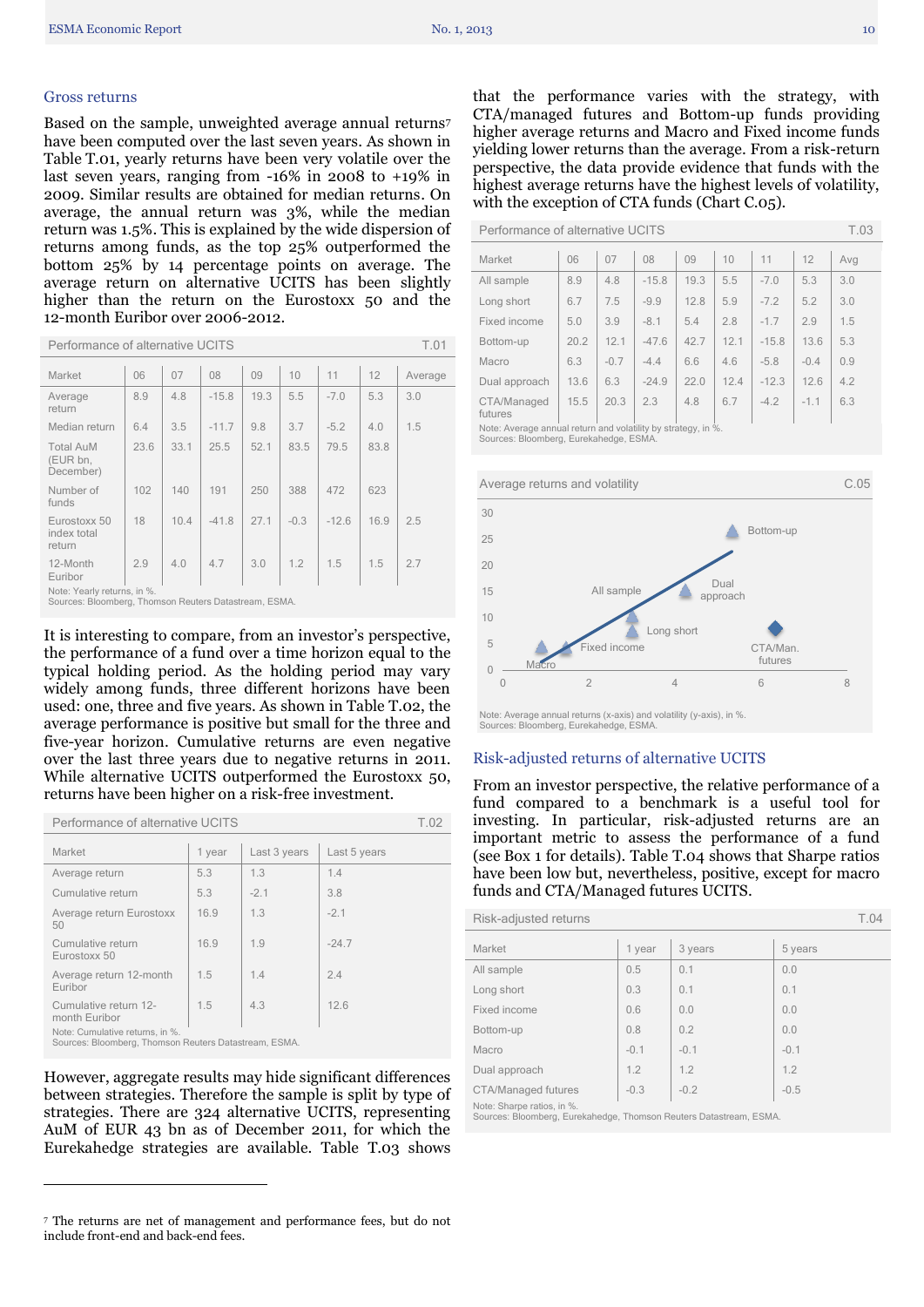#### Box 1: Measuring risk-adjusted returns

One approach to measure risk-adjusted returns is to compute the Sharpe ratio. It is computed as the excess return divided by the annualised volatility of the returns:

$$
S_i = \frac{E[R_i] - r_f}{\sigma_i}
$$

where  $S_i$  is the Sharpe ratio for an asset i,  $E[R_i]$  is the expected return on this asset (or the actual return as in the analysis presented above),  $r_f$  is the risk-free rate and  $\sigma_i$  is the standard deviation of the excess return (volatility).

Excess returns are computed as the difference between gross returns and a proxy for the risk-free rate. Twelve-Month USD and GBP Libor rates are used for funds that are expressed in USD and GBP and Euribor has been used for funds expressed in EUR. For funds expressed in other currencies, the Euribor rate has been used.

Another approach is based on the Conditional Value-at-Risk (CVaR). The CVaR is the expected loss when the return is lower than the VaR. More precisely,  $CVaR_{\alpha}(r)$ , equals the conditional expectation of the return r subject to where,  $\alpha$  represents the  $5<sup>th</sup>$  percentile of the return distribution and returns are computed over one-month horizon. CvaR is estimated by integrating the left tail of the return density function. This procedure has been applied dynamically with a rolling window of one month (see Rockafellar and Uryasev (2000)).

#### <span id="page-10-0"></span>Excess returns over hedge fund indices

Given that alternative UCITS are subject to stricter regulation (they fully comply with the UCITS IV directive and respect all provisions) than non-UCITS hedge funds, their performance may be comparatively lower due to constraints limiting the investment choice of the asset manager. Therefore, for each type of strategy, excess returns are computed as the difference between the average returns of UCITS and the corresponding hedge fund benchmark.

Table T.05 shows that returns on UCITS have been generally lower than returns on corresponding benchmarks. However, one cannot rule out that both series have the same mean. More precisely, the ANOVA statistics show that the excess returns are not significantly different from zero. This result is linked to the high volatility of the returns over the sample period and, therefore, should not be overestimated.

| Market                                                                                                                                                                                  | 06      | 07     | 08     | 09      | 10     | 11     | 12      | Avg    |
|-----------------------------------------------------------------------------------------------------------------------------------------------------------------------------------------|---------|--------|--------|---------|--------|--------|---------|--------|
| All sample                                                                                                                                                                              | $-7.0$  | $-2.9$ | 1.9    | $-1.2$  | $-3.4$ | $-1.0$ | $-1.9$  | $-2.2$ |
| Long short                                                                                                                                                                              | $-10.6$ | $-0.6$ | 9.0    | $-9.3$  | $-2.3$ | 0.3    | $-1.6$  | $-2.1$ |
| Fixed income                                                                                                                                                                            | $-2.3$  | 2.5    | 3.7    | $-15.7$ | $-6.2$ | $-1.2$ | $-10.8$ | $-4.3$ |
| Bottom-up                                                                                                                                                                               | 1.8     | 10.2   | $-6.4$ | 8.0     | $-3.5$ | $-4.2$ | $-0.5$  | 0.8    |
| Macro                                                                                                                                                                                   | $-35.4$ | $-3.1$ | 27.1   | $-7.0$  | $-3.2$ | 4.1    | $-2.2$  | $-2.8$ |
| Dual approach                                                                                                                                                                           | 1.0     | $-6.7$ | 4.4    | $-1.7$  | $-2.5$ | $-6.1$ | 8.0     | $-0.5$ |
| CTA/Managed<br>futures                                                                                                                                                                  | 11.1    | 7.0    | $-0.2$ | $-1.9$  | $-1.8$ | $-6.3$ | $-1.0$  | 1.0    |
| alternative UCITS<br>the<br>Note: Difference<br>returns<br>and<br>between<br>the<br>on<br>corresponding<br>Eurekahedgehedge fund index, in %.<br>Sources: Bloomberg, Eurekahedge, ESMA. |         |        |        |         |        |        |         |        |

Alternative UCITS and hedge funds benchmarks T.05

Another feature is that most alternative UCITS have lower volatility than that of their benchmarks, possibly due to stringent regulations such as limits on leverage and diversification rules. This feature can be analysed by computing the Conditional Value-at-RisK (CVaR) of the UCITS and the corresponding benchmarks. As shown in Chart C.06, both alternative UCITS and hedge funds suffered significant losses during the 2007-2008 financial crisis, after which fund risk profiles remained above precrisis levels. Moreover, expected losses under stress, are lower for alternative UCITS than for hedge funds. This result holds when the CVaR is computed for each type of strategy, except for the dual approach and the

CTA/Managed futures strategies, where the CVaR is higher for UCITS than for hedge funds. Overall, this suggests that the level of risk is generally lower for alternative UCITS than for hedge funds.



The analysis of volatility has been completed by estimating a GARCH model to account for the heteroskedasticity of the returns. Chart C.07 indicates that the volatility has been higher for hedge funds than for alternative UCITS.



Note: Volatility of monthly returns based on a GARCH (1,1) model, in %. Sources: Eurekahedge, ESMA.

The main results are that (i) returns on non-UCITS hedge funds are higher than on alternative UCITS, but (ii) the Conditional Value-at-Risk and the volatility are higher for non-UCITS than for alternative UCITS. These results are in line with some recent academic studies: Stefanini et al. (2010), using a sample of 146 UCITS between 2009 and 2010, find that on average alternative UCITS underperform non-UCITS hedge funds. Tuchschmid et al. (2011), using data on 428 alternative UCITS from 2006 and 2010, find that UCITS performance was lower than less regulated hedge funds but with a lower level of risk. A similar result has been found by Agarwal et al. (2009) for the US: hedged mutual funds underperform hedge funds due to differences in regulation and incentives8.

Another way of looking at the performance of alternative UCITS against hedge funds indices is to assess the correlation between the two series. As shown in Chart C.08, the correlation, estimated using the dynamic conditional correlation indicator proposed by

**.** 

<sup>8</sup> However, Pascalau (2011), using data on 66 USD funds claims that alternative UCITS outperformed non-UCITS hedge funds over 2006- 2010, but they produced a volatility higher than that of the corresponding hedge fund index.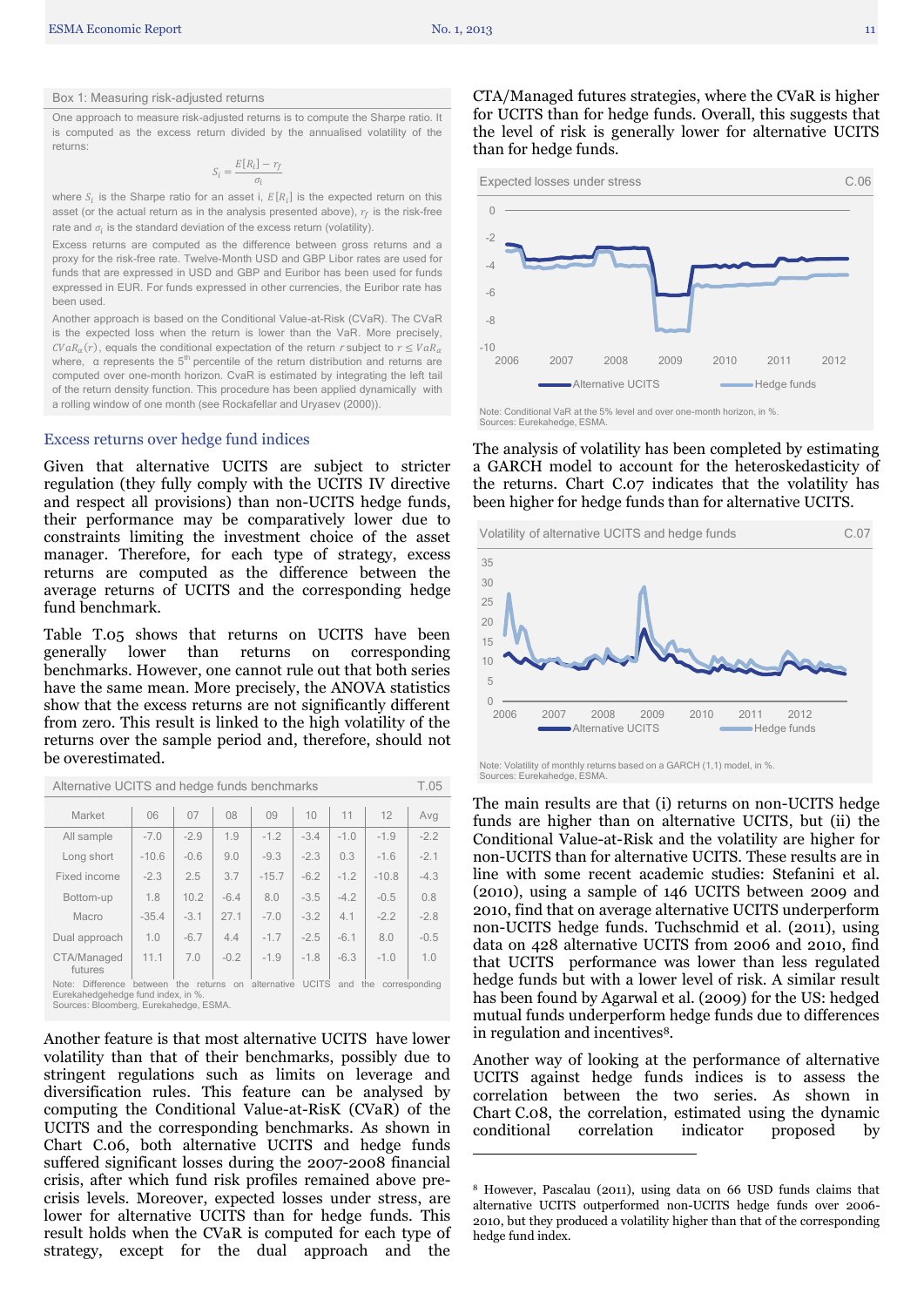

#### <span id="page-11-0"></span>Excess returns over mutual funds

The performance of alternative UCITS can be compared to the performance of mutual funds, using the same approach. However, given that it is difficult to find mutual funds benchmarks, the performance of alternative UCITS have been directly compared to the performance of equity and bond indices9. Table T.06 shows that alternative UCITS have underperformed, in risk-adjusted terms, equity and bond indices. However, one drawback of this approach is that mutual funds' fees have not been taken into account in the calculation, unlike fees on alternative UCITS.

| Performance of alternative UCITS and mutual funds<br>T 06 |                                   |                                         |                               |  |  |  |
|-----------------------------------------------------------|-----------------------------------|-----------------------------------------|-------------------------------|--|--|--|
| Market                                                    | Average Sharpe<br>ratio 2006-2012 | <b>Difference</b><br>to US<br>benchmark | Difference to EU<br>benchmark |  |  |  |
| All sample                                                | 0.03                              | $-0.21$                                 | $-0.12$                       |  |  |  |
| Long short                                                | 0.04                              | $-0.14$                                 | $-0.05$                       |  |  |  |
| Fixed income                                              | $-0.28$                           | $-0.51$                                 | $-0.41$                       |  |  |  |

Note: Difference between the Sharpe ratio of Alternative UCITS and the corresponding benchmarks: S&P500 for US equities, Stoxx Europe 600 for EU equities, Barclays US Aggregate bond index and Barclays Europe Aggregate bond index. Long short funds are compared to equity indices, Fixed income funds to bond indices and the whole sample to a weighted average of both asset classes based on the AuM by types of strategy. Sources: Bloomberg, Thomson Reuters Datastream, ESMA.

As indicated in Chart C.10, the Conditional Value-at-Risk has been on average higher for equity indices than for alternative UCITS. In addition, the volatility has also been more elevated for bond and equity indices than for alternative UCITS. Overall, no robust conclusion can be drawn on the performance of alternative UCITS compared to mutual funds<sup>10</sup>.

 $\overline{a}$ 



#### <span id="page-11-1"></span>A long-run perspective comparison of the performance of hedge funds and other assets classes

In order to address the potential bias linked to the small size of the sample period, the performance of different assets classes can be compared in a long-run perspective. Chart C.11 shows that the performance of European hedge funds was high compared to money market, equities and bonds. If the correlation between the performance of alternative UCITS and hedge fund indices remains high and overall hedge funds performance positive compared to other asset classes, then alternative UCITS could offer positive returns.



### <span id="page-11-2"></span>**Conclusion**

Alternative UCITS funds have experienced a strong development over the last few years. From a consumer protection perspective, this may raise issues as investors may not be able to understand the risks associated with the complex strategies and instruments used by those funds.

An empirical analysis of the performance of alternative UCITS shows that between 2006 and 2012, annual returns have been 3% on average for the sample of around 600 funds. However, the volatility of the returns was high, especially during the 2007-2008 financial crisis and to a lesser extent in 2010-2011. As a result, risk-adjusted returns, measured by Sharpe ratios, are close to zero, except when computed over the last five years. Those results are robust to the type of strategies implemented by the funds.

<sup>9</sup> See Bhardwaj (2011) for a similar approach.

<sup>10</sup> However, in the US, empirical studies have found that hedges mutual funds outperformed traditional mutual funds. For example, Agarwal et al. (2009) found that hedged mutual funds outperformed traditional mutual funds, due to the advantages of greater flexibility which outweighted the agency costs attached to hedge-fund like strategies.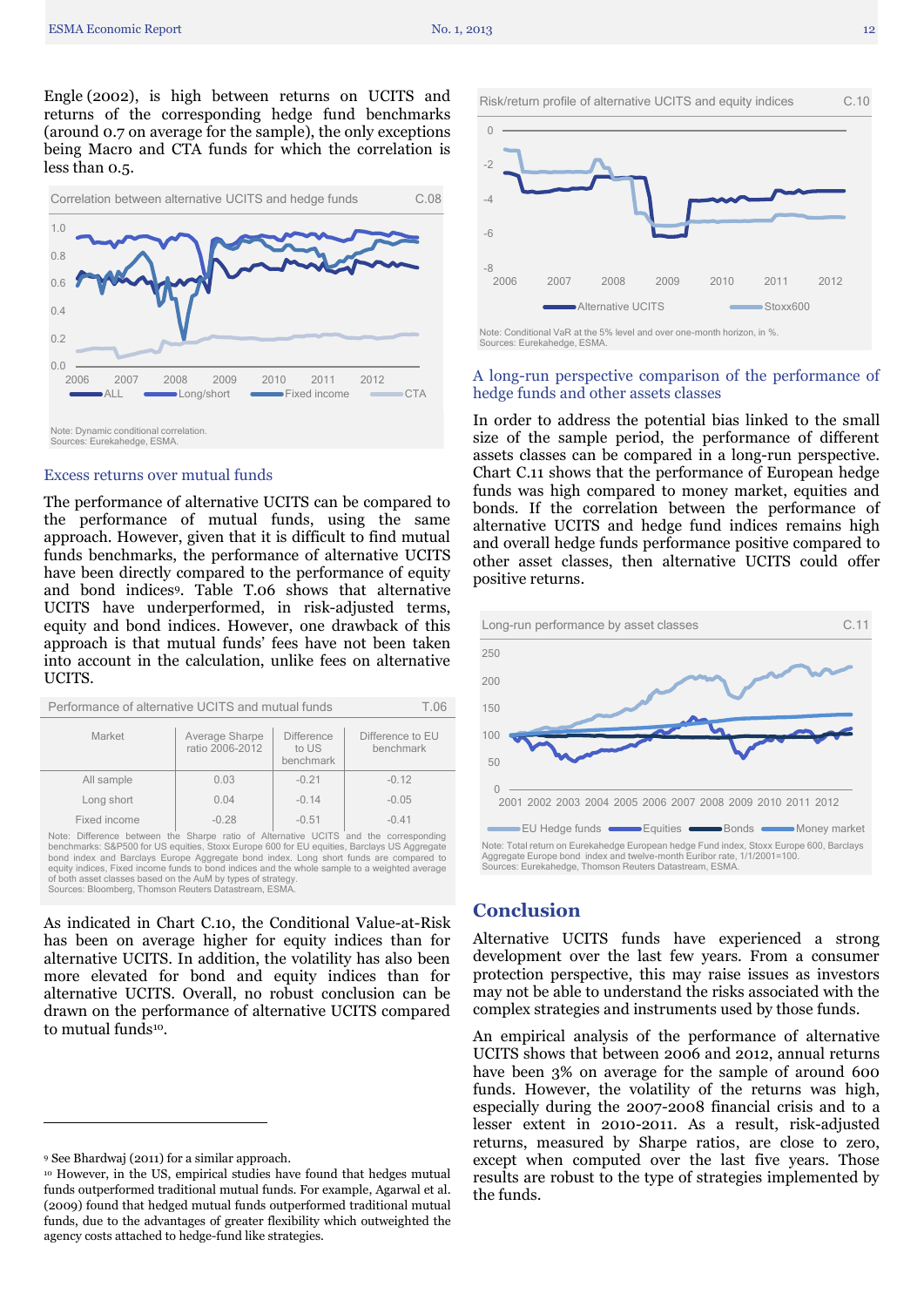In comparison with non-UCITS hedge funds, alternative UCITS provide lower returns, but expose investors to lower volatility and expected losses during downturns.

Finally, alternative UCITS have underperformed mutual funds, proxied by equity and bond indices, in terms of riskadjusted returns. However, the conditional Value-at-Risk has been lower for alternative UCITS since mid-2009, indicating that investors into such funds are less exposed to losses when markets are bearish.

### <span id="page-12-0"></span>**References**

Agarwal, V., N. Boyson and N. Naik, (2009), "Hedge funds for retail investors? An examination of hedged mutual funds", Journal of Financial and Quantitative Analysis, Vol. 44(2), 273-305.

Bhardwaj, G., (2011), "Alternative investment versus indexing: an evaluation of hedge funds performance", Vanguard Investement Counselling and Research.

Engle, R. (2002), "Dynamic conditional correlation: a simple class of multivariate generalized autoregressive conditional heteroskedasticity models", Journal of Business and Economic Statistics, Vol. 20(3), 339-350.

Pascalau, R., (2011), "An empirical analysis of US Dollar trading Newcits", mimeo.

Rockafellar, R.T., and S.P. Uryasev (2000), "Optimization of conditional value-at-risk", Journal of Risk, Vol. 2 (3), 21- 42.

Stefanini, F., T. Derossi, M. Meoli and S. Vismara, (2010), "Newcits: Investing in UCITS Compliant Hedge Funds", Wiley Finance Series.

Tuchschmid, N., E. Wallers and L. Zanolin, (2011), "Will alternative UCITS ever be loved enough to replace hedge funds?", mimeo.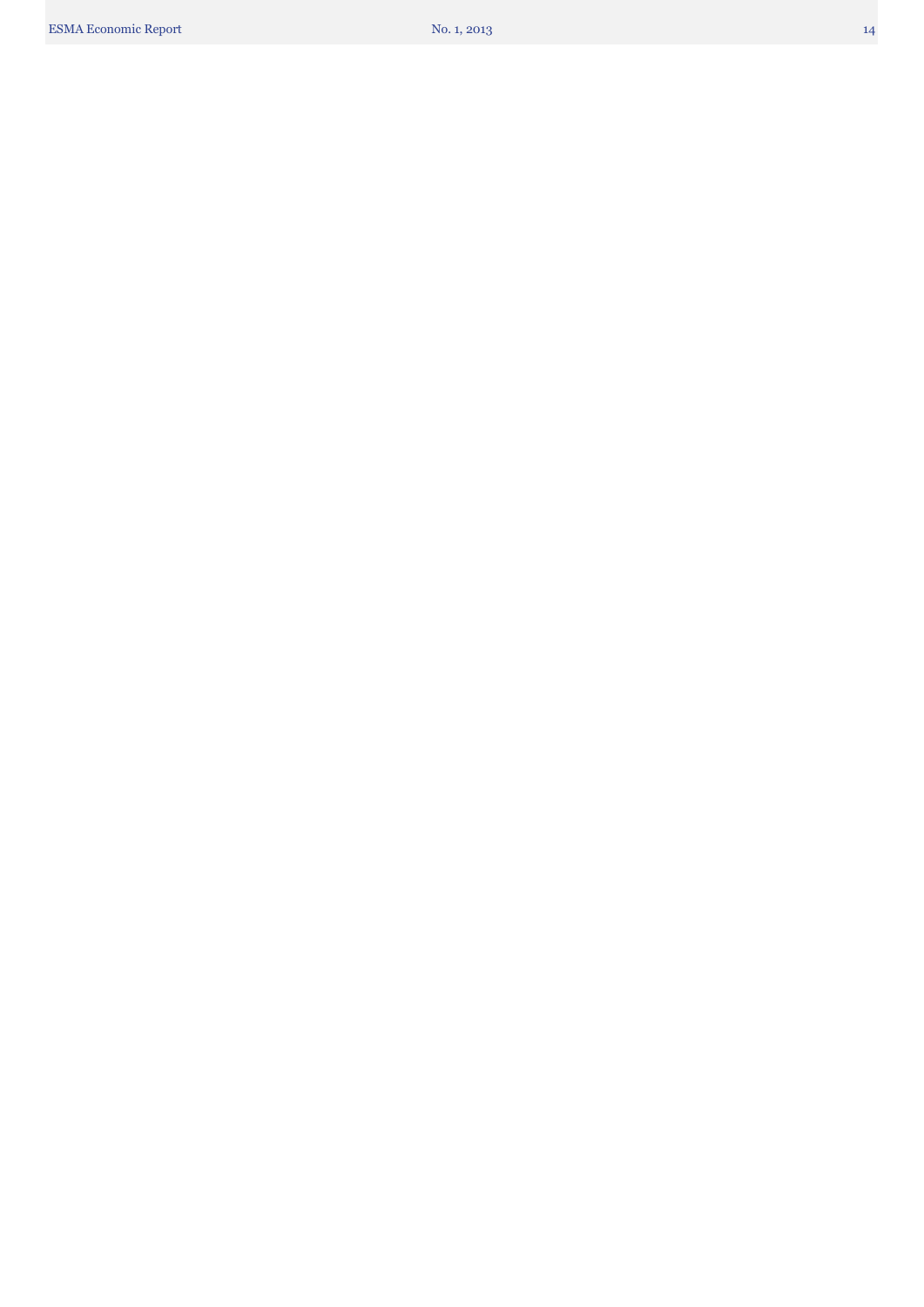# <span id="page-14-0"></span>**Structured products: Risk and returns for retail investors**

# <span id="page-14-1"></span>**Scope and trends in the market for structured products sold to retail investors in Europe**

#### Background

Retailisation involves a wide range of complex products that are sold to retail investors, including structured products. After peaking at EUR 250bn in 2007, sales volumes of structured products have decreased to EUR 110bn. As of December 2012, outstanding amounts of SRPs totalled around EUR 770bn in Europe<sup>11</sup>. However, over the last six years, the issuance of structured products open to retail investors (SRPs) has experienced growth in certain markets, reaching more than one million new products in 2012, compared with 175,000 in 2007, although this is mainly linked to the growth and dynamics of the German market where one million products were issued in 2012 versus around 162,000 in 2007 $12$ . In many other European markets, the issuance of SRPs have seen a decline over the last few years.

This trend could entail risks from a consumer protection perspective as retail investors may not be able to understand the drivers of risks and returns of structured products. Moreover, unlike in the case of UCITS, for some SRPs, retail investors may be directly exposed to the credit risk of a structured product issuer<sup>13</sup>. Given the SRP market size, structured products may potentially give rise to financial stability risks if the exposures of retail investors are large or if issuers rely heavily on this type of products as a funding source. For instance, if the demand of structured products experiences a substantial decline, some issuers may face funding risks.

It should be noted, however, that complexity does not necessarily imply higher risks. For instance, there are simple products (e.g small cap equities) that might be riskier than others with higher complexity (e.g secured bonds with embedded call and put options).

This article aims at assessing the risks that retail investors face when purchasing SRPs. In particular, the intrinsic value of a sample of SRPs is estimated and compared to the selling price. The ex *post* performance of SRPs is also assessed in order to provide information on their actual returns over the last years.

<span id="page-14-2"></span>Definition and scope

 $\overline{a}$ 

This study focuses on a sub-category of PRIPs: Structured products sold to retail investors, excluding those using bank deposits, unit-linked and warrants as wrappers.

Structured products can be defined as investment products whose return is linked to the performance of one or more reference index, price or rate. One of their key characteristics is that the return is not determined by active investment but by a pre-specified formula that sets out how the product will perform in any possible future scenario. Structured products typically have embedded derivatives to produce this specified return. These derivatives can be plain vanilla or exotic and linked to a variety of asset classes, mainly equity but also interest rate, FX, commodity, or other types of assets.

Structured products cover a wide range of financial instruments with distinct features. SRPs can be split in different categories depending on their pay-off structure, as it has a direct impact on the potential risk and performance of the underlying product, along with other specific features (such as the type of underlying, wrapper, participation rate, etc.).

In particular, the European Structured Investment Products Association (EUSIPA) provides a classification of structured products in two main categories:

**Investment products**: These products include capital protection products, yield enhancement and participation products.

- Capital protection products guarantee that a fraction of the investment (generally 100%) will be returned to the investor at maturity, provided that no default occurs. This category can be split between uncapped products for which the maximum return has no boundary and capped products for which there is a limit to the maximum return.
- Yield enhancement products offer capped returns and expose investors to potential losses, which are mitigated by the addition of a discount. The main types are discount certificates and reverse convertibles. Participation products offer unlimited participation in the increase of the underlying, possibly leveraged for outperformance certificates, but also a 1:1 participation in the decline of the underlying (for example for tracker certificates).

**Leverage products**: This category includes leverage products with or without knock-out features. Most of those products are sold as warrants.

#### <span id="page-14-3"></span>Data used to assess trends in the European SRP market

For some of the complex products, including SRPs, no EUwide statistics exist. Also, at national level, data are, most of the time, not available or difficult or costly to access. The data used in this report rely mainly<sup>14</sup> on data used in this report rely mainly<sup>14</sup> on

**.** 

<sup>11</sup> Source: StructuredRetailProducts.com.

<sup>12</sup> In particular, issuance in Germany has increased in the last 12-18 months – however, sales volumes have not increased proportionately. This trend is mainly driven by developments such as increasing competition and market trends (e.g. replacement of knock-out products), cheap listing costs and cross-border marketing to Austria and Switzerland which have led to a surge in issued instruments. Another factor is linked to an increased coverage of the market instruments by the data provider which could limit the comparability of historical data.

<sup>13</sup> For instance in the case of SRPs issued as senior unsecured or subordinated notes.

<sup>14</sup> National Competent Authorities have also complemented the database by providing data on products in their jurisdiction.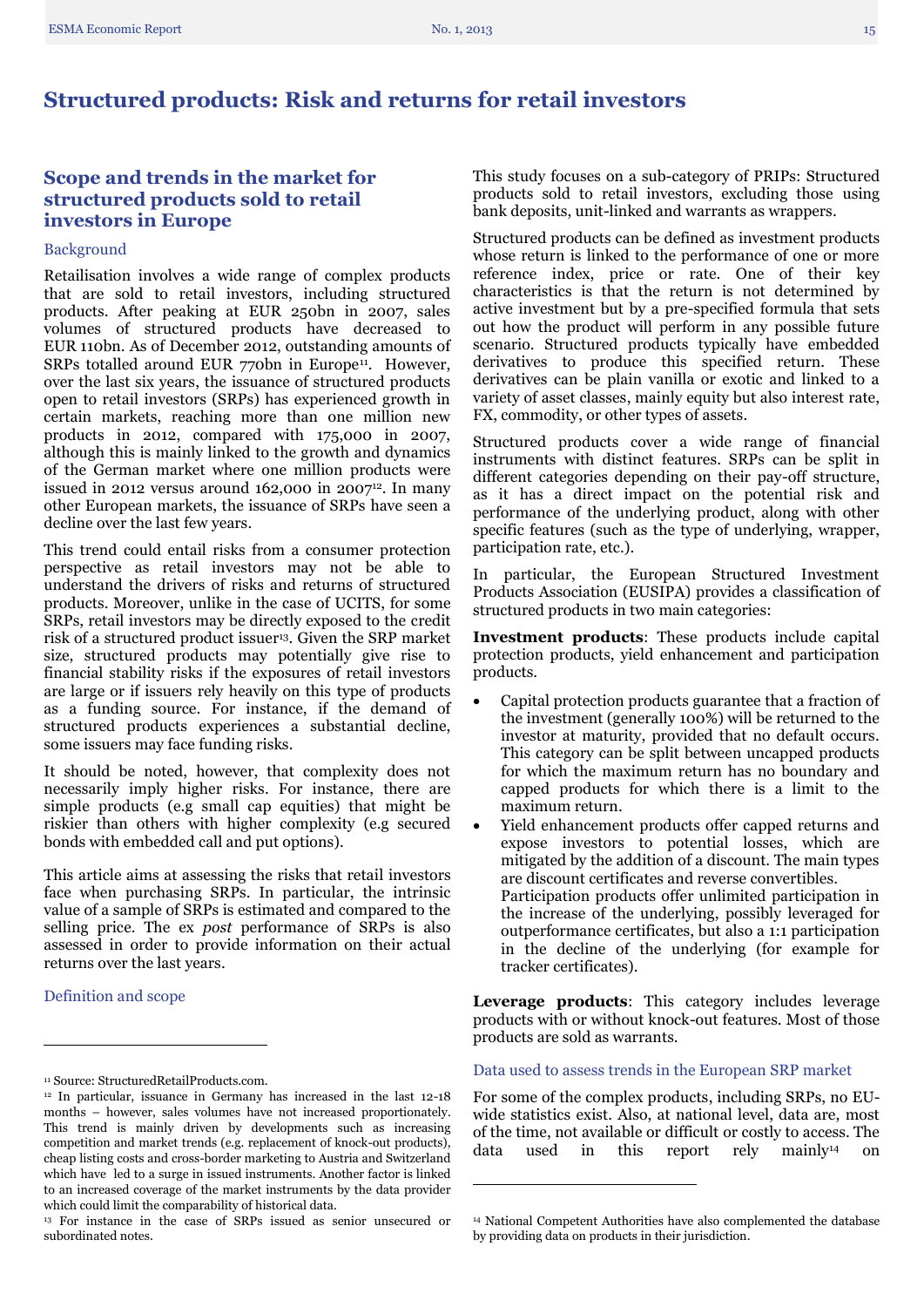StructuredRetailProducts.com, which is a large commercial online database of structured retail investment products, covering 19 European countries<sup>15</sup>. The database holds data stretching back as fas as 1995 and reached coverage of 19 countries in 2011.

The database contains sales figures for most of the products16, based on the country of the investors (rather than the country of the issuer), e.g. a product issued in Italy but sold in Germany will appear in the German database.

#### <span id="page-15-0"></span>The market for structured products in Europe: an overview

Outstanding amounts of SRPs represent around EUR 770bn in Europe as of December 2012. After peaking in 2010 at EUR 820bn, the SRP market declined by around 6%, to go back the levels reached in 2007.

The market for SRPs is highly concentrated in a few countries (Table T.01): The top four countries (Italy, Germany, France and Belgium) account for almost two thirds of amounts outstanding.

| The European structured products market<br>T.01 |                                           |              |  |  |
|-------------------------------------------------|-------------------------------------------|--------------|--|--|
| Country                                         | Outstanding amounts<br>(end-2012, EUR bn) | Market share |  |  |
| IT                                              | 204                                       | 27%          |  |  |
| DE                                              | 134                                       | 17%          |  |  |
| <b>FR</b>                                       | 81                                        | 11%          |  |  |
| <b>BE</b>                                       | 79                                        | 10%          |  |  |
| <b>UK</b>                                       | 59                                        | 8%           |  |  |
| ES                                              | 42                                        | 5%           |  |  |
| <b>Others</b>                                   | 170                                       | 22%          |  |  |
| Total                                           | 769                                       | 100%         |  |  |
|                                                 |                                           |              |  |  |

Source: StructuredRetailProducts.com.

 $\overline{a}$ 

In 2012, more than one million of structured products were issued<sup>17</sup> and sold to retail investors for a volume of EUR 110bn<sup>18</sup> (Chart C.01). After peaking in 2007 at EUR 250bn, volumes sold by 2012 declined to come back to their 2004-level. Most of the products were equity linked (60% of total volumes in 2012) and interest-rate linked (25%).



Note: Volumes sold, EUR bn, share of SRPs with less than 100% capital protection, in %. Sources: StructuredRetailProducts.com, ESMA.

One trend observed in the market is the increase in the share of products with less than 100% capital protection from less than 30% in 2009 to 48% in 2012 (Chart C.01). This trend can be partly explained by the low-interest rate environment that may result in search for yields.

Regarding wrapper types<sup>19</sup>, most SRPs are issued as securities (63% of volumes sold in 2007-2012), funds (9%), deposits (8%) and life insurance products (5%), with the remaining representing a wide range of wrappers (tax efficient schemes, pension products etc.).

In terms of pay-off structure, most SRPs sold feature some degree of capital protection (two-third of volumes sold in 2007-2012). Among those products, capped and uncapped call represent around 40% of the volumes sold, followed by yield enhancement products (12%) and participation products (7%). However, there is considerable variety among European countries regarding the main types of structured products sold depending on investors risk appetite and tax issues. Finally, around 80% of SRPs are sold by banks (retail banks, savings institutions, and investment and commercial banks). The market share of asset managers and insurance companies is relatively low at around 5% each.

#### <span id="page-15-1"></span>Drivers of demand and supply of SRP

 $\overline{a}$ 

The demand for SRPs might be explained by several factors. The current environment of low interest rates may have created incentives for retail investors to search for yield through the purchase of structured products that offer a high maximum return.

Demand for structured products may also be linked to their ability to offer exposures on some asset classes that are not easily tradable for retail investors (commodities or volatility for example). Fischer (2007), in a study based on a survey among 800 individual German investors investing in a variety of products offered in the German market, suggests that investors seek SRPs to diversify risk, to hedge against certain risks, to reduce costs (versus e.g. investment fund products) and to invest in asset classes that would otherwise be unavailable to them.

<sup>15</sup> As far as Europe is concerned, the database covers over 2,000,000 retail structured products issued in all the major markets: AT, BE, CZ, DK, FI, FR, HU, DE, IE, IT, NL, NO, PL, PT, SK, ES, SE, SW, and UK.

<sup>&</sup>lt;sup>16</sup> In some cases, this is public information when, for example, the product is in the form of a mutual fund or a registered note. In other cases, sales information is not public, for example for deposits or many life insurance products, in which case it has been obtained directly from product issuers and mystery shoppers.

<sup>&</sup>lt;sup>17</sup> This figure includes leverage products and flow products, mostly issued in DE which are standardised structured products which are usually issued in large numbers on a regular basis (around half a million new issues in 2012).

<sup>18</sup> This figure includes flow and leverage products and excludes non retail products.

<sup>&</sup>lt;sup>19</sup> A wrapper is a term used to describe the type of investment vehicle in which a structured product is sold.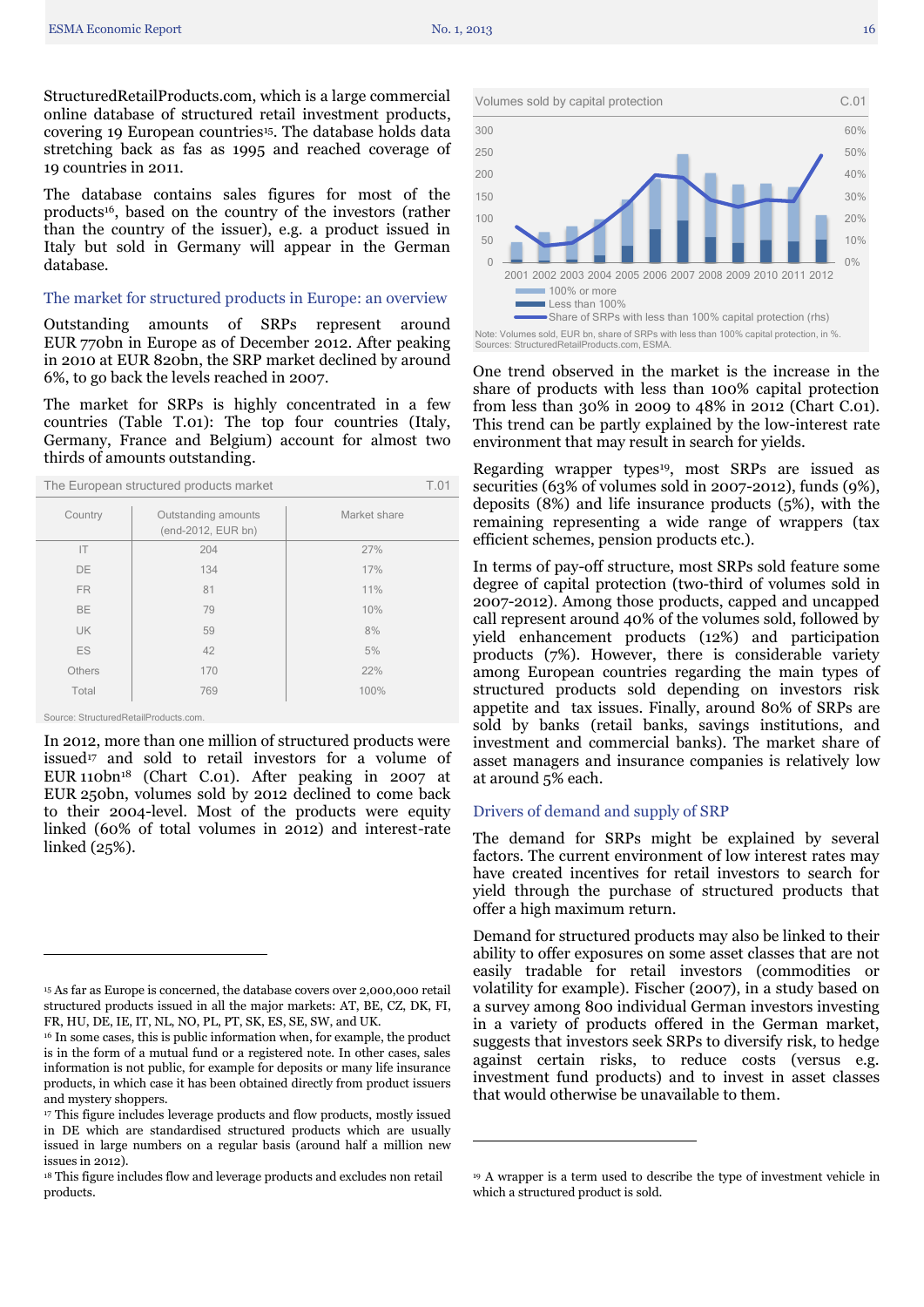In addition, the tax regimes may also provide some incentives as some specific wrappers are used in order to minimize tax payments (for instance, unit-linked products).

From the issuers' perspective, SRPs might be used to generate profits through fees levied on retail investors. The fees might be based on potentially higher hedging cost due to the structuring of the product, but also on the difficulties that retail investors face to evaluate the SRP intrinsic value and the implicit costs that might be embedded in the selling price.

#### <span id="page-16-0"></span>Risks linked to structured products

Structured products might pose several risks for financial markets. As with any investment in a financial instrument, the purchase of structured products may result in financial losses for the retail investor. This is especially true for products which do not offer 100% capital protection as negative outcomes may result in a partial or total loss of the initial investment.

Given their complexity, retail investors may not be able to assess (or at least to assess it with reasonable costs of information) (i) the intrinsic value of those products, (ii) the drivers of the performance of the SRPs and the expected returns and (iii) the potential credit risk embedded in SRPs.

As a result, retail clients may not possess the experience, knowledge and expertise to make a proper assessment of the different types of risks that their their investment in complex financial products may entail.

One compounding factor that may result in investment losses is the potential inability of retail investors to understand the relevant characteristics of the structured products. According to Wallmeier (2011), this may be caused by the complexity of the products sold, the lack of financial literacy of retail investors and behavioural biases. Hens and Rieger (2011) show that the potential utility improvement of SRPs for investors with Constant Relative Risk Aversion (CRRA) or Constant Absolute Risk Aversion (CARA) is small (less than ten basis points in terms of certainty equivalent interest rate) and below the average fees paid by the investors. Therefore the authors conclude that classical rational investors would not purchase SRPs and, therefore, behavioural factors such as probability misestimation, are needed to account for the existence of the SRP market<sup>20</sup>. Henderson and Pearson (2011) provide further evidence consistent with the hypothesis that issuing firms might shroud some aspects of innovative securities or introduce complexity to exploit information asymetries.

In most cases, the valuation and risk analysis of SRPs is not straightforward and requires suitable pricing tools and

 $\overline{a}$ 

financial knowledge of the different pricing models. In particular, while some structured products can be decomposed into simpler products such as zero coupon bond and options, they are not always marketed as such by intermediaries.

As a consequence, if retail investors are not aware of the drivers of risks and returns of SRPs, they may become disappointed by the final results, giving rise to unexpected losses that might reduce their confidence in financial markets and financial institutions. Such negative outcomes might result in an increased number of complaints filed to financial authorities, and could also generate a loss of confidence in the ability of supervisors to fulfil their duties in terms of investor protection.

However, Bouveret and Burkhart (2012) show that systemic risks arising from negative wealth effects due to structured products are relatively low. Oustanding volumes of SRPs account for less than 4% of household financial wealth in Europe, ranging from 9% in Belgium and 6% in Italy to less than 3% in France and Germany (Chart C.02). As a result, a 20% decline in the value of structured products held by retail investors would result in a small decrease of GDP of 0.02 percentage point, even by taking into account the highest estimates of wealth effects<sup>21</sup>.



Still, structured products might represent a sizeable source of funding for banks. Financial intermediaries might obtain a relatively cheap source of funding with SRP issuance (compared to funding costs in the wholesale market). This practice may pose risk for banks, since the retail market may not be stable over time, as evidenced by the sharp decline experienced during the 2007-2008 financial crisis.

### <span id="page-16-1"></span>**An empirical analysis of SRPs**

This section aims at estimating the intrinsic value of a sample of structured products, in order to assess the size of the premium paid by retail investors. The pricing process requires specific data for each product and the use of a model for the underlying, which are described the next sections<sup>22</sup>.

**.** 

<sup>20</sup> Using cumulative prospect theory, Roger (2008) finds the same result: SRPs are unattractive for retail investors Under cumulative prospect theory, investors put more weights on losses than on gains. As a result, depending on their risk aversion, some investors might be better off investing directly in the risk-free asset or in the underlying, instead of the SRP. For further details, see also Henderson and Pearson (2007) and Bernard et al. (2009).

<sup>21</sup> See Bouveret and Burkhart (2011) for further details.

<sup>22</sup> It should be noted that the estimation of the intrinsic value relates to the value at the point of issue, rather than for the life of the product.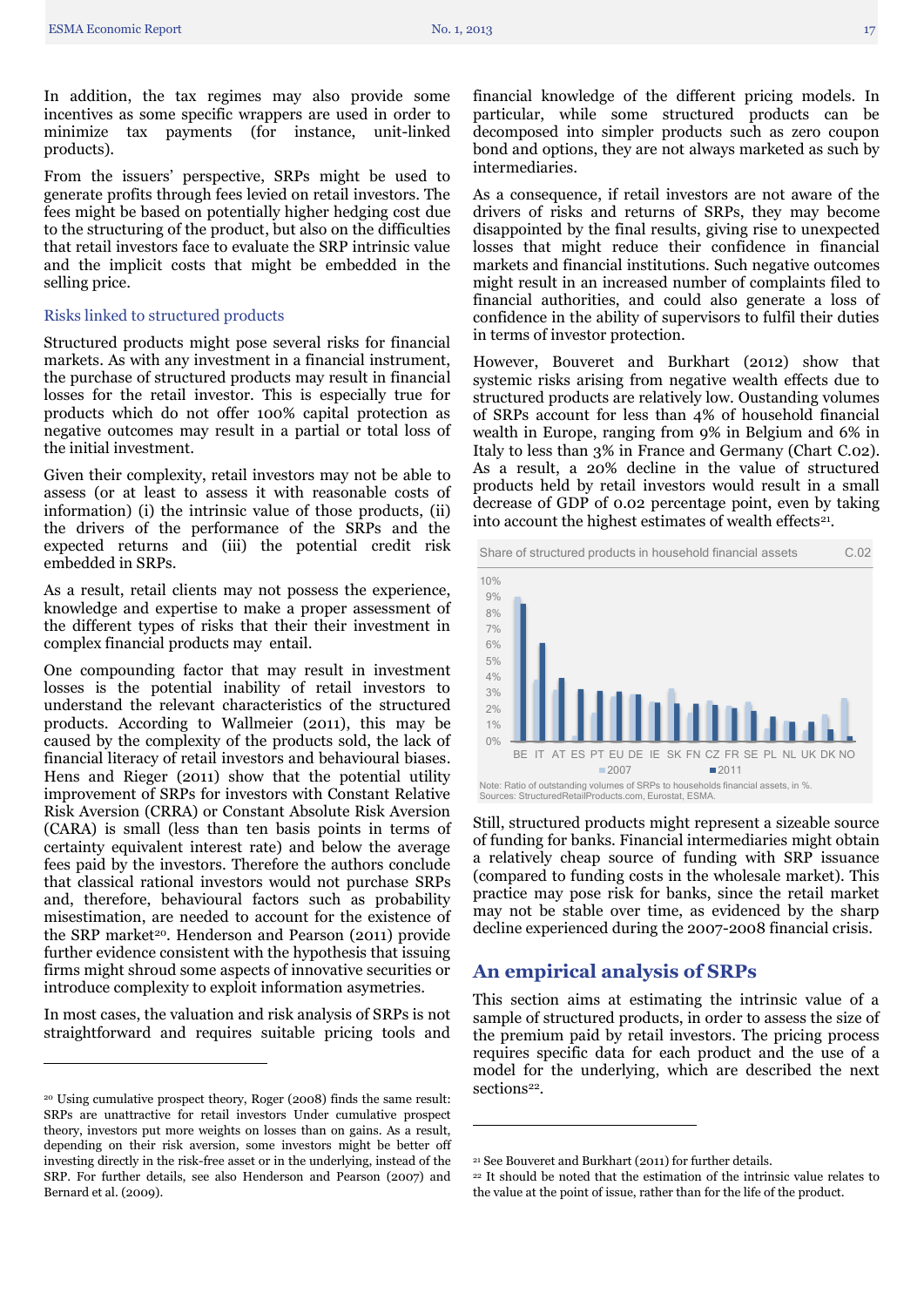<span id="page-17-0"></span>Methodology used for sampling and description of the sample

In order to get a representative sample of the European market for structured products, the sampling procedure has been based on a stratified approach. For each European country, data has been gathered along three characteristics:

- 1. share of products sold with 100% capital protection;
- 2. main type of wrappers used; and
- 3. underlying (shares, share index, interest rates, commodities and exchange rates).

A sample of ten products for each country has been chosen, which was estimated to represent the same characteristics as the overall domestic market. All products included in the sample matured between 2008 and 2011<sup>23</sup>. Overall data from 13 countries were used in the evaluation exercise.

One limit of this approach is linked to the small size of the sample compared to the overall market. However, given the time and resources needed to price each SRP taking a larger sample would have resulted in significant costs. Moreover, academic studies on SRPs also used relatively small samples<sup>24</sup>.

Under the above mentioned criteria and limitations, a sample of 76 SRPs was used. The average was 3.5 years (the minimum and maximum maturities were, respectively, 0.3 and 10.1 years. The breakdown in terms of the country in which the SRPs were marketed is presented in Table T.02.

| Sample of products by country |                |        |  |  |  |
|-------------------------------|----------------|--------|--|--|--|
| Country                       | Number of SRPs | Weight |  |  |  |
| IT                            | 10             | 13.2%  |  |  |  |
| FR                            | 9              | 11.8%  |  |  |  |
| DE                            | 8              | 10.5%  |  |  |  |
| UK                            | $\overline{7}$ | 9.2%   |  |  |  |
| PT                            | $\overline{7}$ | 9.2%   |  |  |  |
| F1                            | 6              | 7.9%   |  |  |  |
| LU                            | 6              | 7.9%   |  |  |  |
| <b>SE</b>                     | 5              | 6.6%   |  |  |  |
| AT                            | 5              | 6.6%   |  |  |  |
| LT                            | 5              | 6.6%   |  |  |  |
| CZ                            | 3              | 3.9%   |  |  |  |
| ES                            | 3              | 3.9%   |  |  |  |
| NL.                           | $\overline{2}$ | 2.6%   |  |  |  |
| Total                         | 76             | 100%   |  |  |  |
| Source: ESMA.                 |                |        |  |  |  |

The difference in the SRPs' weight of some countries comparative to others is due to the fact that several SRPs

<sup>24</sup> See the literature survey on Table T. 10.

 $\overline{a}$ 

from each jurisdiction sample did not match the required criteria to include them in the evaluation exercise.

The wrappers under which these 76 SRPs were marketed are mainly securities (bonds, notes or certificates, which altogether amount to 73% of the 76 SRPs) which is consistent with the global characterisation of the European market (Table T.03).

| Sample of products by wrapper type |                |        |  |  |  |
|------------------------------------|----------------|--------|--|--|--|
| Wrapper                            | Number of SRPs | Weight |  |  |  |
| <b>Notes</b>                       | 40             | 52.6%  |  |  |  |
| Certificates                       | 16             | 21.1%  |  |  |  |
| Funds                              | 12             | 15.8%  |  |  |  |
| Others                             | 8              | 10.5%  |  |  |  |
| Total                              | 76             | 100%   |  |  |  |
|                                    |                |        |  |  |  |

Source: ESMA.

Regarding the underlying assets, there is a significant predominance of share indexes or individual shares (more than 84% of the SRPs evaluated) which is also in line with the main reference assets used by European SRP issuers (Table T.04).

| Sample of products by underlying<br>assets                  |                |        |  |  |  |
|-------------------------------------------------------------|----------------|--------|--|--|--|
| Underlying                                                  | Number of SRPs | Weight |  |  |  |
| Share indexes                                               | 60             | 78.9%  |  |  |  |
| Individual shares                                           | $\overline{4}$ | 5.3%   |  |  |  |
| Commodities                                                 | $\overline{4}$ | 5.3%   |  |  |  |
| Interest rates indices                                      | 3              | 3.9%   |  |  |  |
| Currencies                                                  | 3              | 3.9%   |  |  |  |
| Individual interest rates                                   | $\overline{2}$ | 2.6%   |  |  |  |
| Total                                                       | 76             | 100%   |  |  |  |
| $O$ - $\cdots$ - $\cdots$ $\Box$ $\Box$ $\Lambda$ $\Lambda$ |                |        |  |  |  |

Source: ESMA.

Regarding capital protection, around 80% of the SRPs featured capital protection, as indicated in Table T.05. Only 25% had attached some sort of guaranteed return, while 20% did not offer any kind of capital protection.

| Sample of products by capital protection       | T.05           |        |  |  |  |
|------------------------------------------------|----------------|--------|--|--|--|
| Type                                           | Number of SRPs | Weight |  |  |  |
| Capital protection without income<br>quarantee | 43             | 56.6%  |  |  |  |
| Capital protection with income quarantee       | 18             | 23.7%  |  |  |  |
| No capital protection                          | 15             | 19.7%  |  |  |  |
| Total                                          | 76             | 100%   |  |  |  |
| COURON ECMA                                    |                |        |  |  |  |

<span id="page-17-1"></span>Source: ESMA.

Models used for pricing

The pricing of structured products requires a mathematical model to describe the evolution of the underlying assets and the risk factors that affect the SRP price. Two classes of models might be used: parametric and non-parametric models. Parametric models rely on known statistical distributions (such as the Geometric Brownian motion), while non-parametric techniques (such as bootstrap) are estimated based on historical data without any assumption on the distribution of the underlying asset. Despite their simplicity, non-parametric techniques have not been used

<sup>23</sup> The sample was then discussed with each Competent Authority to ensure that it was representative and was modified where necessary. A template was also sent to be filled to include all the relevant characteristics of each SRP.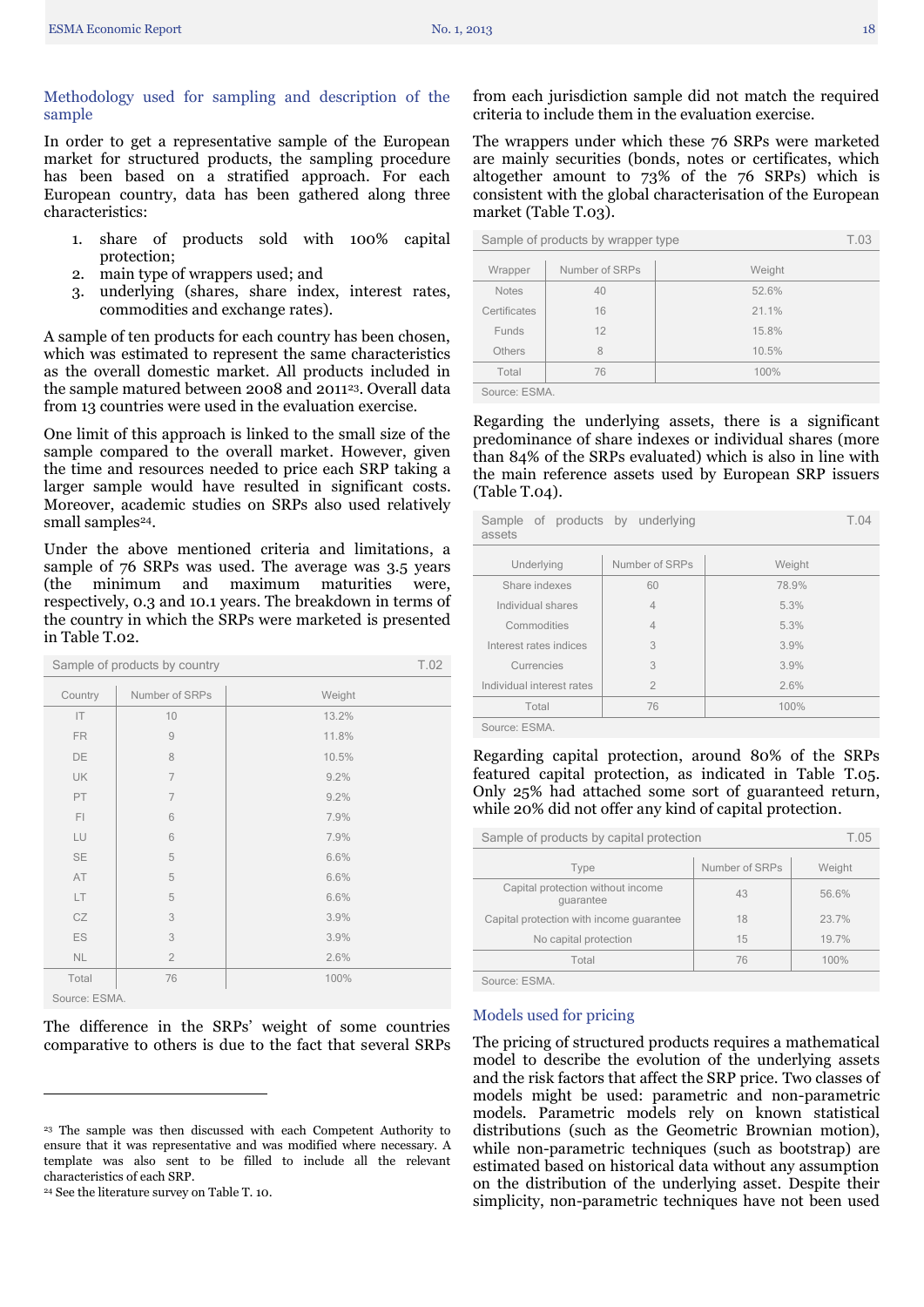as they are based only on past information and, therefore, do not take into account the current market expectations about the future behaviour of the SRPs underlyings, which may result in substantial pricing errors.

In the most basic SRPs, the payoff structure can be replicated as a combination of simpler financial products such as zero-coupon bonds and plain vanilla options. In these cases, the SRPs have been priced by computing the individual value of each SRP component.

The choice of the parametric model depends both on the type of underlying of the SRPs, and the particular characteristics of the payoff structure. The Geometric Brownian Motion framework (GBM) has been used for structured products whose underlyings are shares, share indices and exchange rates. In most SRPs, the implementation was performed using Monte Carlo simulations <sup>25</sup>. However, Monte Carlo simulations might not be suitable for certain types of SRPs that allow for the possibility of early reimbursement (non-Bermudan options such as American options). In such cases the evaluation was carried out using Binomial or Trinomial Trees. For SRPs with underlying interest rates, the LIBOR Market Model (LMM) framework was used in the valuation.

Other parametric models like the Heston model for equities or Affine models for interest rate products were also considered as possible alternatives for the valuation. The Heston model allows modelling a volatility forecast than takes into consideration the relationship between returns and volatility. In this sense, one of the main features of the Heston Model is that it assumes that volatility is itself stochastic and mean-reverting. In addition, academic literature has shown that Affine models may provide closed form solutions for bonds and interest rates derivatives, thus making computations efficient and flexible at the same time.

In this regard, the results presented in this study could be subject to 'model risk', as they are sensitive to the parametric models used. This model risk can also be seen as an indication of the difficulty of assessing expected returns, especially for retail investors. However, the models used in this report are commonly employed by market participants and academics.

A description of the models used in the SRPs pricing is presented below. However, it should be noted that the description included in this section outlines only the general framework that has been taken as a reference for the pricing exercise. In the actual pricing, this general framework has been adapted in a case-by-case basis in order to take into account the particular characteristic and sensibilities of each SRP<sup>26</sup>.

 $\ddot{\phantom{a}}$ 

#### *Geometric Brownian motion (GBM)*

For structured products based on shares and shares indexes, the Geometric Brownian motion framework has been used in the pricing exercise. This stochastic movement was introduced by Black and Scholes (1973). The model for contingent asset pricing is based on a set of assumptions and, in particular, the underlying assets are supposed to follow a Geometric Brownian motion:

$$
dS = \mu S dt + \sigma S dz
$$

Where S is the price of the asset,  $dz$  is a Wiener process,  $\mu$ is the expected return and  $\sigma$  is the expected volatility of the asset.

The Black and Scholes model is based on a risk neutral valuation. This method consists in calculating the future cash flows in a risk neutral environment. The expected payoff is subsequently discounted at the risk-free interest rate. In its most basic form, assuming that volatility, interest rates and dividend yields for each security are constant, the path of each asset can be expressed as follows:

$$
S_T = S_0 e^{\left[ (r - g - 0.5\sigma^2) dt + \sigma \varepsilon \sqrt{dt} \right]}
$$

where  $S<sub>o</sub>$  is the spot price of the asset,  $r$  is the risk-free rate,  $g$  is the dividend rate, and  $\varepsilon$  is a random normal shock on the security's variation.

#### *General additive binomial trees*

The binomial tree is an approximation of the behaviour of asset prices. The Geometric Brownian motion process is consistent with the following binomial tree process (Cox, Ross and Rubinstein, 1979):

$$
u = e^{\left[(r - g - 0.5\sigma^2)dt + \sigma \varepsilon \sqrt{dt}\right]}
$$

$$
d = e^{\left[(r - g - 0.5\sigma^2)dt - \sigma \varepsilon \sqrt{dt}\right]}
$$

$$
p = 0.5
$$

where  $u$  refers to an up-movement and  $d$  refers to a downmovement.

Trigeorgis (1991) proposed a slight change in the model to produce better accuracy in the derivative evaluation:

$$
p_u = 0.5 + 0.5 \times \frac{(r - d - 0.5 \times \sigma^2) \times dt}{\sqrt{\sigma^2 \times dt + [(r - d - 0.5 \times \sigma^2) \times dt]^2}}
$$

$$
p_d = 1 - p_u
$$

$$
u = e^{\sqrt{\sigma^2 \times dt + ((r - d - 0.5 \times \sigma^2) \times dt)^2}}
$$

$$
d = 1/u
$$

The underlying asset price behaviour is defined by:

$$
S_t = \begin{cases} S_{t-1} \times u & \text{probability } p_u \\ S_{t-1} \times d & \text{probability } p_d \end{cases}
$$

where  $p_u$  is the probability of an up-movement and  $p_d$  is the probability of an down-movement.

<sup>25</sup> The Monte Carlo method (MCM) is a statistical method for stochastic simulations and is used in several domains. This method is generally used to obtain numeric estimates of complex functions that do not have closed form solutions.

<sup>26</sup> For instance, as reflected in the input section, depending on the payoff characteristic of each SRP, implied volatility surfaces, time varying dividends, different interest rate curves and statistical techniques to assess correlation has been used in the valuation.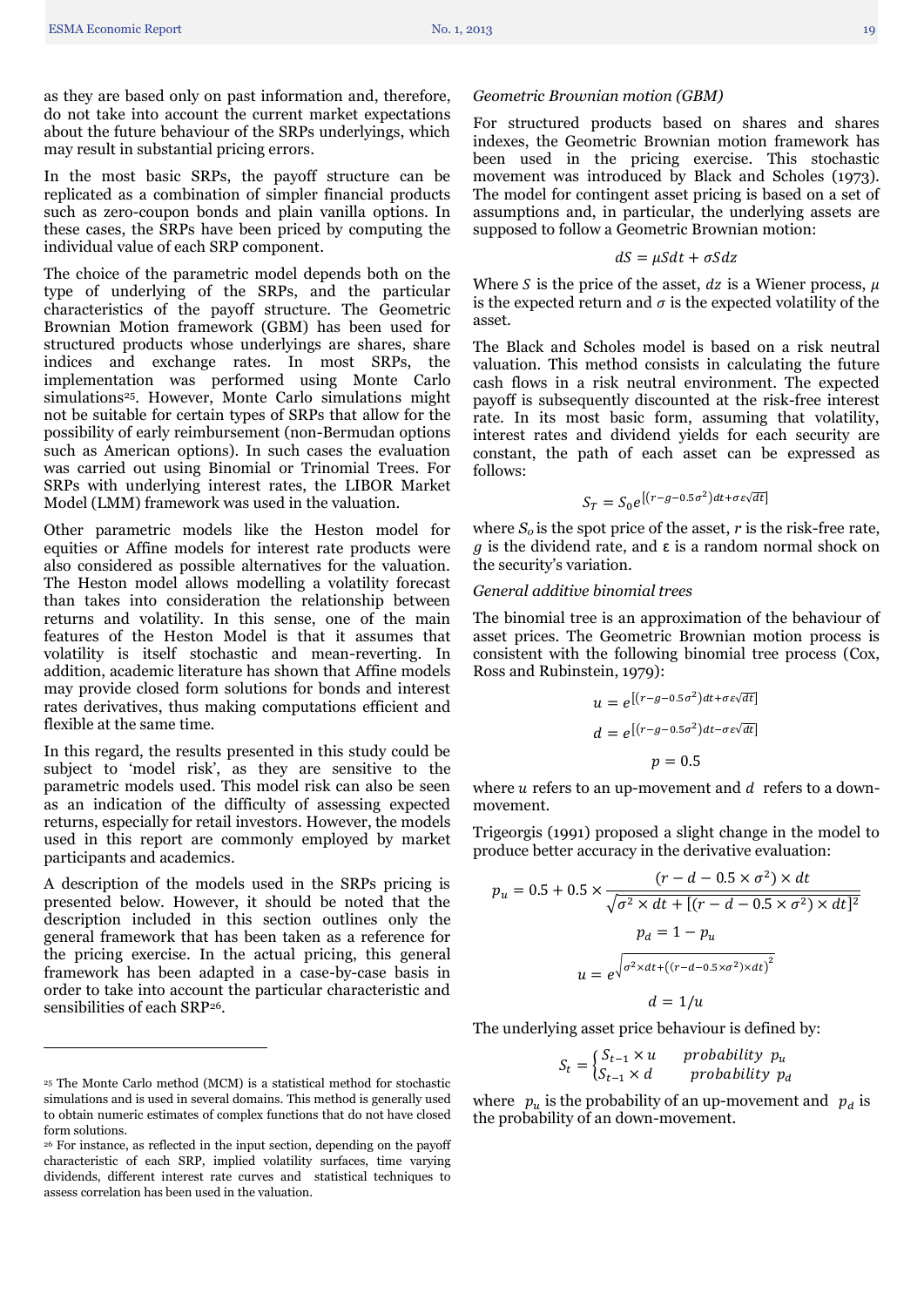#### *LIBOR Market Model (LMM)*

The LIBOR market model (LMM) is generally considered as the current market standard to price interest rate derivatives with exotic features (Brace et al. (1997)). In the LMM, the evolution of a set of forward rates is modelled by a joint diffusion process. The inputs of the model are the current market level for each forward rate, and the volatility and correlation structure of such forward rates.

The model is based on a lognormal evolution of the forward rates, with a joint diffusion process that is described by the following stochastic differential equation:

$$
\frac{df(t)}{f(t)} = \mu(f, t)dt + \sigma(t)dW(t)
$$

where  $\frac{df(t)}{f(t)}$  is a vector containing the rate of changes of the

forward rates at time t,  $\mu(f, t)dt$  is a vector with the drifts applicable to each forward rate at time t,  $\sigma(t)$  is the volatility structure of the forward rate and  $dW(t)$  are correlated Brownian motions.

The LMM presents two main advantages: (i) it models the evolution of forward rates that are directly observable in the market; (ii) it is flexible enough to incorporate a volatility and correlation structure that can be calibrated to fits the market expectations that might be inferred from actively traded instruments with different maturities and strikes.

By modelling the joint evolution of forward rates, the LMM can price accurately exotic interest rate instruments such as path dependent derivatives, options whose payoff is linked to changes in slope and curvature in the yield curve, Mortgage Backed Securities, etc.

#### <span id="page-19-0"></span>Input parameters and data used

All the former methodologies are sensitive to the inputs (parameters) that are used and the final outcome of any evaluation exercise could differ considerably depending of those parameters. The market inputs that are generally required to price SRPs are the following: spot prices, volatility and correlation of the underlyings, dividend (for equities), risk-free interest rates, forward interest rates and default intensities.

#### *Volatility of the underlying assets*

 $\overline{a}$ 

Volatility is one of the most important parameters in the evaluation of SRPs. Since the future volatility of underlying assets is not directly observable, two methods were used to estimate this parameter: i) implied volatility surface and ii) historical volatility.

Implied volatilities are a standard input in the pricing and risk analysis of SRPs. Where available, it is more appropriate to use implied volatilities than historical volatilities as the former measures the volatility expected by market participants<sup>27</sup>. However, implied volatilities are often only available for short maturities (e.g. 1 or 2 years) and sometimes options from which this parameter is derived are relatively illiquid, which could lead to biases in the estimation. Therefore, when implied volatilities were not available or reliable, historical volatility has been used in the pricing exercise.

#### *Dividends*

In the case of dividends paid by individual shares, the discrete dividends projected for each share up to the maturity of the SRPs were used when this estimation was available from reliable sources. This approach has several advantages over the use of a historical yield. In particular, since most shares have suffered substantial changes in the dividend yield during the financial crisis, the long term historical dividend yield might not be a good approximation of future dividends.

When the former type of dividends input was not available or not reliable, a long term approach has been used as an alternative, by averaging the dividends over the last ten years. The use of dividend yields assumes that dividends are paid in a continuous way over the year. This approach is particularly suitable for share indexes, where dividends are usually paid by the components of the index at different times over the yearly period.

#### *Risk-free interest rate*

Regarding the risk-free rate, implied swap rates or short term rates such as money market rates were used to model the forward evolution of the underlying assets and to discount the expected cash flows. In the case of SRPs with interest rate underlying, several zero coupon curves, constructed with instrument of different tenors and underlying risk has been used in the valuation.

#### *Correlation*

For SRPs linked to the performance of several underlyings, statistical techniques, like Cholesky decomposition and Principal Component Analysis have been used to assess their correlation.

#### *Credit risk*

**.** 

Credit risk can be assessed using three different methods<sup>28</sup>. As the default risk of a structured product is linked to the credit risk of the issuer, the price of corporate bonds issued by the SRP issuer can be used to derive a market-estimate of its probability of default. The second method uses financial statements information and the credit ratings of the issuer in order to infer its credit risk. The third one relies on Credit Default Swaps (CDS) to derive risk-neutral probabilities of default from market prices (See Hull and White (2000)).

The last approach has been preferred as i) for some issuers there was not corporate bonds available to estimate their credit risk and ii) credit ratings constrain the estimates of credit risk to be bounded by the rating notches. However,

<sup>27</sup> The use of implied volatilities includes the kurtosis and skewness in the pricing model, as the volatility extracted from options with different strikes and maturities (volatility surface) already reflects the market consensus about the future distribution of each underlying asset.

<sup>28</sup> Another approach, not presented here, relates to intensity based models that model the default rate as a Poisson process, for further details, see Duffie and Singleton (1999)).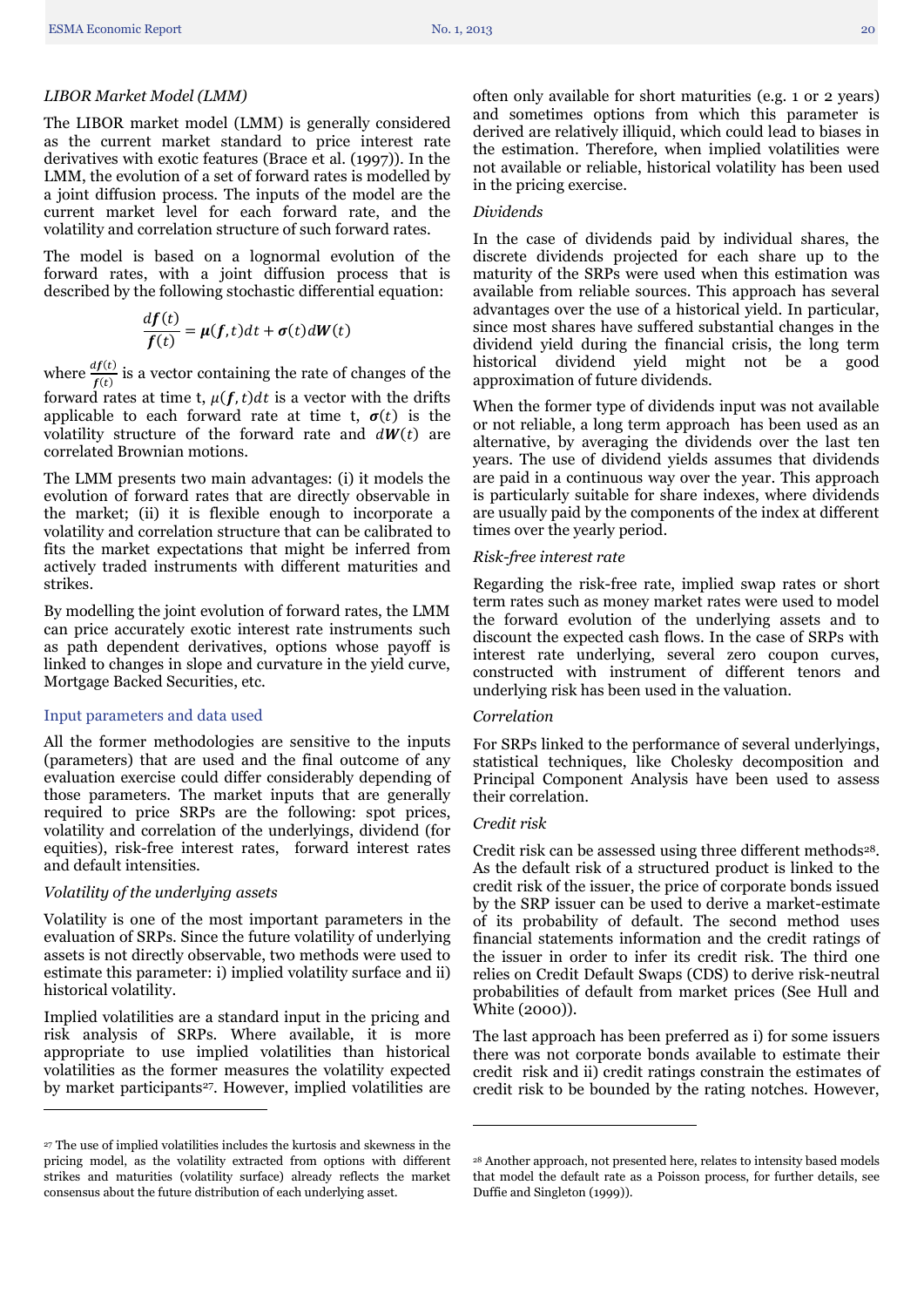when CDS prices were not available, implied CDS prices have been estimated by using the credit rating of the issuer<sup>29</sup>. Using CDS spreads, a default probability has been computed for each issuer, representing the risk of a default over the maturity of the SRP.

#### <span id="page-20-0"></span>Results

#### *Intrinsic value*

The average intrinsic value of the 76 analyzed SRPs is 95.4% (considered as the percentage of the issue price hereafter), as indicated in Table T.06.

The "yearly hidden cost" of the SRP's was also evaluated. The hidden cost is defined as:

# hidden cost  $= 1 - [\text{intrinsic price}]^{\frac{1}{Matu}}$

On average, the yearly hidden cost amounts to 1.5% of the issue value. For half of the SRPs the yearly hidden cost is higher than 1%.

| Intrinsic value of SRPs in the sample                                                                               |                                             |                    |  |
|---------------------------------------------------------------------------------------------------------------------|---------------------------------------------|--------------------|--|
| <b>Statistic</b>                                                                                                    | Intrinsic value<br>(in % of issue<br>price) | Yearly hidden cost |  |
| Average                                                                                                             | 95.4%                                       | 1.5%               |  |
| Standard<br>deviation                                                                                               | 4.1%                                        | 2.0%               |  |
| Note: Intrinsic values and yearly hidden costs based on a sample of 76 SRPs.<br>$C_{\text{AllFDA}}$ $\subset$ $CMA$ |                                             |                    |  |

Source: ESMA.

Regarding the distribution of intrinsic values, the minimum value was 82.2% and the maximum amounted to 102.6%. For the central 80% of SRPs, the intrinsic value is between 89.9% and 99.6% (Table T.07). More than 90% of the products were issued with a price above the intrinsic value.

|                                                             | Distribution of Intrinsic values of SRPs in the sample                       |       |                    |  |  |  |
|-------------------------------------------------------------|------------------------------------------------------------------------------|-------|--------------------|--|--|--|
| Intrinsic value<br>Percentiles<br>(in % of issue)<br>price) |                                                                              |       | Yearly hidden cost |  |  |  |
|                                                             | 10%                                                                          | 90.0% | 3.1%               |  |  |  |
|                                                             | 20%                                                                          | 91.9% | 2.4%               |  |  |  |
|                                                             | 30%                                                                          | 93.3% | 1.8%               |  |  |  |
|                                                             | 40%                                                                          | 95.1% | 1.5%               |  |  |  |
|                                                             | 50%                                                                          | 96.0% | 1.2%               |  |  |  |
|                                                             | 60%                                                                          | 97.2% | 1.0%               |  |  |  |
|                                                             | 70%                                                                          | 97.9% | 0.7%               |  |  |  |
|                                                             | 80%                                                                          | 98.6% | 0.5%               |  |  |  |
|                                                             | 90%                                                                          | 99.6% | 0.1%               |  |  |  |
|                                                             | Note: Intrinsic values and yearly hidden costs based on a sample of 76 SRPs. |       |                    |  |  |  |

Source: ESMA.

 $\overline{a}$ 

The SRPs intrinsic value results were also spanned with the individual and specific features of the SRP's. Capital protection and the maturity were analyzed to see how the intrinsic value is influenced by these characteristics. The average intrinsic value of capital protected SRPs is higher

#### than the intrinsic value of the other SRPs by two percentage points.

| Distribution of Intrinsic values by capital protection and | T.08 |
|------------------------------------------------------------|------|
| maturity                                                   |      |

|            |                | Intrinsic value<br>(in % of issue price)                                     | Yearly hidden cost |
|------------|----------------|------------------------------------------------------------------------------|--------------------|
| Capital    | <b>YES</b>     | 96%                                                                          | 1.2%               |
| protection | <b>NO</b>      | 94%                                                                          | 2.1%               |
|            | 1              | 95.7%                                                                        | 3.8%               |
| Maturity   | $\overline{2}$ | 95.7%                                                                        | 2.2%               |
| (years)    | 3              | 96,4%                                                                        | 1,2%               |
|            | 4              | 94,9%                                                                        | 1,3%               |
|            | 5              | 93,9%                                                                        | 1,3%               |
|            | 6              | 94,8%                                                                        | 0.9%               |
|            |                | Note: Intrinsic values and yearly hidden costs based on a sample of 76 SRPs. |                    |

Source: ESMA.

Regarding the SRPs maturity, the results suggest that the relationship between the intrinsic value and maturity is non-linear, but the yearly hidden cost declines with maturity.

Finally, a multiple regression model was performed to explain the intrinsic value according to the SRP characteristics. We included as explanatory variables the SRPs' maturity, their underlying assets<sup>30</sup>, the wrapper type<sup>31</sup> and a dummy variable to represent if the SRP has capital protection. The results indicate that maturity of the SRP influence both, its fair value and the yearly hidden costs. Excluding the effects of the remaining regressors, on average the higher the maturity the lower the SRP fair value. The yearly hidden costs appears to exhibit a statistically significant negative association with maturity.

However, for the other regressors, no significant differences have been observed in the fair value or hidden costs across wrapper types and underlyings.

| Results of the regression model |                                          |                    |  |  |
|---------------------------------|------------------------------------------|--------------------|--|--|
| Variable                        | Intrinsic value<br>(in % of issue price) | Yearly hidden cost |  |  |
| Constant                        | $0.9665$ ***                             | $0.0225$ ***       |  |  |
| Log (maturity)                  | $-0.0236**$                              | $-0.0079**$        |  |  |
| Cap. Protection                 | 0.0224                                   | 0.0025             |  |  |
| <b>Currency SRP</b>             | $-0.0008$                                | 0.0020             |  |  |
| <b>Commodity SRP</b>            | 0.0005                                   | $-0.0011$          |  |  |
| Interest Rate SRP               | 0.0121                                   | $-0.0086$          |  |  |
| Certificate                     | $-0.0152$                                | $-0.0122$          |  |  |
| Fund                            | $-0.0044$                                | 0.0015             |  |  |
| Other                           | $-0.0013$                                | 0.0024             |  |  |
| R-squared                       | 0.14                                     | 0.24               |  |  |
| Number of obs.                  | 76                                       | 75                 |  |  |

Note: An outlier was removed from the regression on Hidden Costs. (\*\*\*), (\*\*) and (\*) means that the variable is statistically significant at a 1%, 5% and 10% level. Source: ESMA.

**.** 

<sup>29</sup> CDS prices by ratings have been regressed on the corresponding corporate bond indices by rating over 2010 to 2012. The estimates have then been used to derive an implied CDS spread for each rating.

<sup>30</sup> A dummy variable that equals 1 if the underlying is an interest rate, a currency or a commodity.

<sup>&</sup>lt;sup>31</sup> Again, a dummy variable to represent the SRP wrapper as a bond, certificate or fund.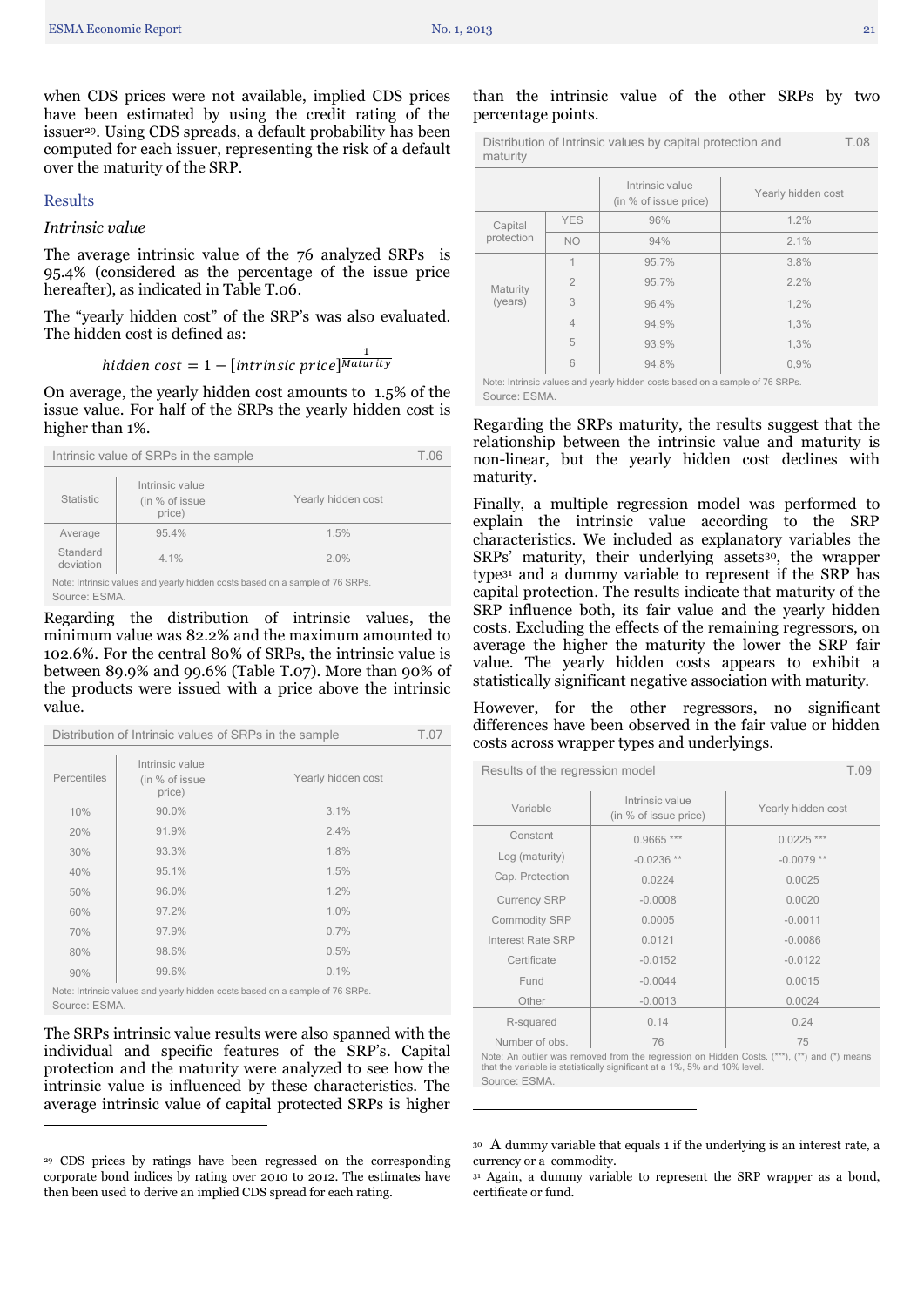These results are in accordance with the studies referred in the beginning of this section. Most empirical studies report a significant premium in the pricing of structured products, usually ranging between 3% and 9% on average. Table T.10 summarizes the results of similar studies carried out in the US and several European countries. As can be seen, the size of the premium varies across the markets, the types of SRP and the analyzed period. Some authors report that the premium differs from the primary market to the secondary market as well. Within the same type of SRPs, the time to maturity, the complexity of the product, the issuer´s size and the level of competition can also affect the size of the premium.

| Literature survey on premium sizes of SRPs<br>T.10 |        |           |                |                                   |  |
|----------------------------------------------------|--------|-----------|----------------|-----------------------------------|--|
| Authors                                            | Method |           |                |                                   |  |
| Henderson and<br>Pearson (2011)                    | 64     | US, 92-05 | 8%             | <b>GBM</b>                        |  |
| Wilkens et al<br>(2003)                            | 906    | DE, 01    | $31% -$<br>42% | <b>GBM</b>                        |  |
| Jørgensen et al.<br>(2011)                         | 400    | DK, 98-08 | 6%             | <b>GBM</b>                        |  |
| Stoimenov and<br><b>Wilkens (2005)</b>             | 2566   | DE. 02    | 3.9%           | GBM,                              |  |
| Grünbichler and<br>Wohlwend (2005)                 | 192    | SW. 99-00 | 4.3%           | GBM, binomial<br>trees            |  |
| Wallmeier and<br>Diethelm (2008)                   | 468    | SW, 07    | $3.4 - 6%$     | GBM,<br>multinomial<br>trees      |  |
| Szymanowska et<br>al. (2009)                       | 108    | NL, 06-08 | 6%             | GBM, CEV <sup>32</sup>            |  |
| This report                                        | 76     | EU, 08-11 | 4,6%           | GBM,<br>multinomial<br>trees, LMM |  |

#### *Intrinsic value with credit risk*

 $\overline{a}$ 

Investors in some types of structured products are exposed to credit risk, even for products that are promoted as 100% capital protection. For example, the collapse of Lehman has resulted in significant losses for retail investors who had purchased what they thought were 'guaranteed' products. The credit risk depends on two factors: the type of wrapper used and the default risk of the issuer.

A substantial number of structured products are sold as senior unsecured securities. This implies a direct exposure to the balance sheet of the issuer and therefore to their credit risk. Structured products using funds as wrapper, generally provide less credit risk to the investor as their investment is backed by the actual assets of the fund.

Some structured products provide a source of credit risk and counterparty risk. Effectively, besides the credit risk of the issuer, some credit linked notes also provide exposition to the risk of default of third entities.

The credit risk analysis constains a sample of 35 SRPs, as other SRPs were either not exposed to a significant amount

of credit risk (like UCITS) or there was not enough data to estimate the issuer credit risk (no rating or CDS).

For each SRP, the impact of the issuer credit risk has been considered in the valuation. In particular, the default intensity for each SRP issuer has been estimated from market quotes taking into account the information available in the CDS markets at the issuance date.

For each future payment date, the probability of the SRP issuer defaulting have been calculated and included in the pricing exercise. In particular, the intrinsic value with credit risk has been computed as (i) the present value of all the expected cash flows that will be received conditional to the SRP issuer remaining solvent plus (ii) the present value of the recovery rate that investors will obtain in case of default:

$$
P_{\text{credit risk}} = \sum_{j=1}^{n} CF_j \, PS_j DF_j + \sum_{j=1}^{n} R \, DF_j (PS_{j-1} - PS_j)
$$

Where  $CF_i$  is the expected cash flow in payment date j, is the probability of the issuer remaining solvent at each payment date,  $DF_i$  is discount factor at time j, and R is the recovery rate33.

As shown in Table T.11, the average premium when credit risk is included is around 1.4 percentage points higher than when credit risk is not included. In particular, the average premium is around 5.5% with credit risk, against around 4.1% without credit risk. Therefore, credit risk accounts for 35% of the overall premium paid by the investor. This result is in line with empirical studies: Baule (2008) estimates that credit risk accounts for 30% to 40% of the premium on German discount certificates.

| Indicator                                                                                              | Without credit risk | With credit risk |  |  |  |
|--------------------------------------------------------------------------------------------------------|---------------------|------------------|--|--|--|
|                                                                                                        |                     |                  |  |  |  |
| Premium                                                                                                | 4.1%                | 5.5%             |  |  |  |
| Memo item                                                                                              |                     |                  |  |  |  |
| Premium                                                                                                | 4.6%                |                  |  |  |  |
| (full sample)                                                                                          |                     |                  |  |  |  |
| Note: Premium computed as the difference between the issue price and the intrinsic price, in<br>$\%$ . |                     |                  |  |  |  |
| $O$ - $\cdots$ -- $\cdots$ $\Box$ $\Box$ $\land$ $\land$                                               |                     |                  |  |  |  |

Premium on SRP with credit risk T.11

<span id="page-21-0"></span>Source: ESMA.

1

# **Ex post returns on SRPs with capital guarantee**

In the previous sections, the intrinsic value of a sample of SRPs has been assessed. From an investor's perspective, it is also of importance to analyse the actual returns that SRPs have yielded. In this section, actual returns for a range of capital protected products are provided and compared to a risk-free investment . It should be noted

<sup>32</sup> CEV is the Constant Elasticity of Variance model, see Szymanowska et al. (2009) for details.

<sup>33</sup> In order to calculate the intrinsic value with credit risk, the seniority of the SRP should be included in the calculation (i.e. senior unsecured vs. subordinated bonds). However, due to data limitations, this distinction was not feasible on some SRPs. In such cases, a conservative approach has been chosen, assigning a senior unsecured seniority to those SRPs where a more specific information was not available. Following generally accepted market practices, the recovery rate has been set at 40%. See Moody's (2008) for further details.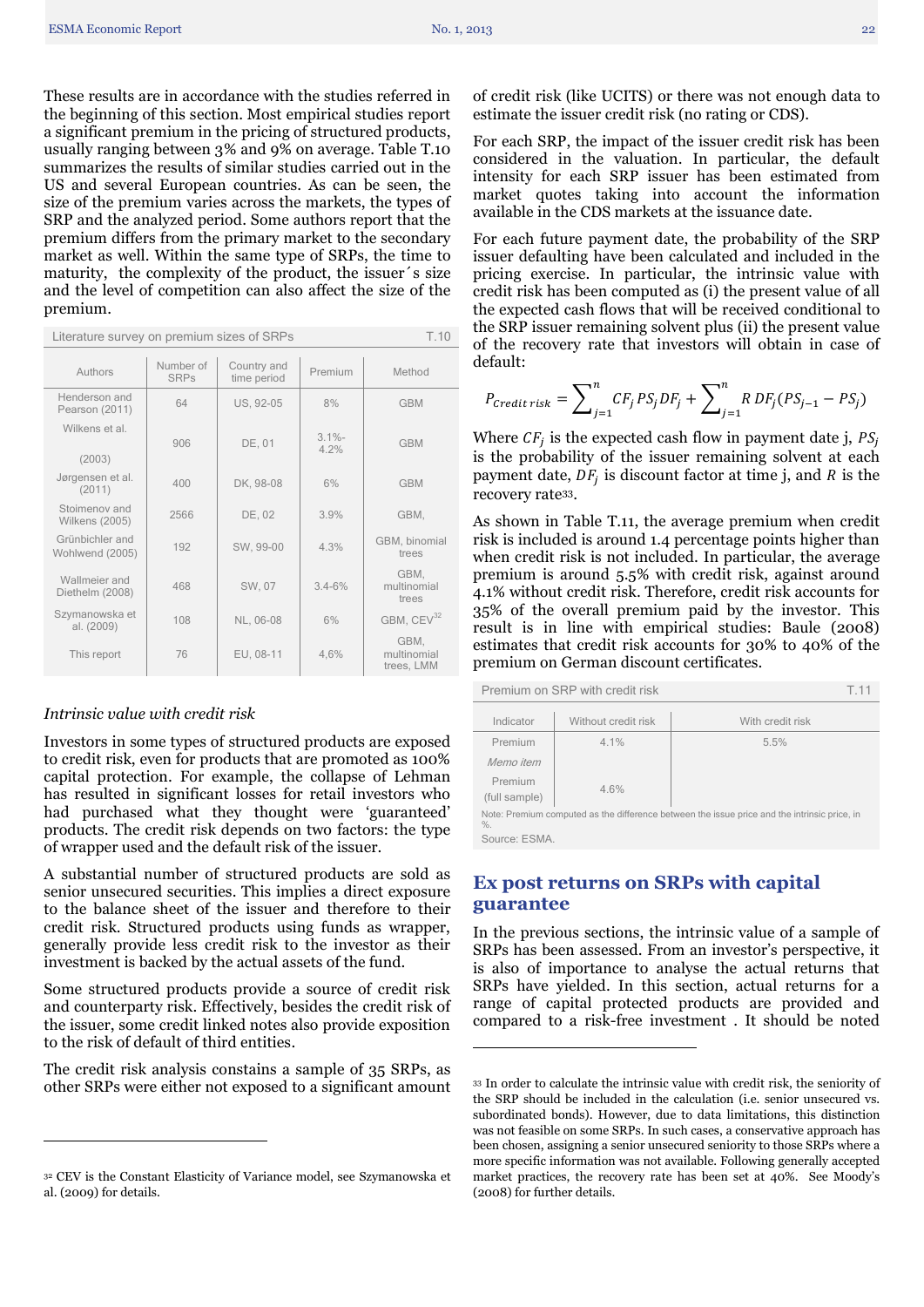that the ex post performance has been analysed by assuming that investors hold the SRP until its maturity. Therefore, this analysis does not consider the potential return that might be locked in by investors if they decide to sell out their position in the secondary markets prior to maturity.

An alternative approach would be to compare the performance of SRPs with capital guarantee to other investment products such as mutual funds or ETFs. In particular, it would be interesting to analyse how different types of retail investment products behave when they are compared to a risk free investment. However, since mutual funds and ETFs do not generally offer a capital guarantee, the analysis in this section has been focused in assessing the ex post returns of a sample of SRPs with capital protection and comparing it to the returns offered by a risk free investment.

#### <span id="page-22-0"></span>Sample of structured products with capital protection

The sample is composed of around 2750 structured products with at least 100% capital protection issued in EUR and GBP between 1996 and 2010. The products are either uncapped call (i.e. there is no limit on the maximum return that investors can earn) or capped call (the maximum performance is capped). Data has been retrieved from StructuredRetailProducts.com and it is based on the SRPs for which the ex post return was available34. The products in the sample amount to around EUR 65bn for products issued in EUR and GBP 0.8bn (Table T.12).

| Descriptive statistics of the sample         |                                                  |     |            | T.12       |
|----------------------------------------------|--------------------------------------------------|-----|------------|------------|
| Indicator                                    | Uncapped<br>Uncapped<br><b>EUR</b><br><b>GBP</b> |     | Capped EUR | Capped GBP |
| Volumes<br>sold (bn)                         | 50.3<br>0.6                                      |     | 14.6       | 0.2        |
| Number of<br>products                        | 1231                                             | 763 | 323        | 436        |
| Among<br>which                               |                                                  |     |            |            |
| Matured<br>before 2008                       | 435                                              | 262 | 148        | 297        |
| Matured after<br>2008                        | 796                                              | 501 | 175        | 139        |
| Sources: StructuredRetailProducts.com, ESMA. |                                                  |     |            |            |

#### <span id="page-22-1"></span>Results

 $\overline{a}$ 

For the sample of SRPs, average returns were positive and around 2.5%. However, excess returns, computed as the difference between actual returns for each SRP and the 12 month interbank rate, were negative (at around -0.5% for SRPs in EUR and -2% for GBP35), implying that those products, when analysed in their maturity date, have underperformed a risk-free investment (Table T.13).

Performance of SRPs in the sample T.13

| Indicator               | Uncapped<br>EUR | Uncapped<br>Capped EUR<br><b>GBP</b> |        | Capped GBP |
|-------------------------|-----------------|--------------------------------------|--------|------------|
| Average                 | 2.6             | 2.6                                  | 2.5    | 2.3        |
| <b>Excess</b><br>return | $-0.5$          | $-2.0$                               | $-0.3$ | $-2.6$     |
| Median                  | 2.0             | 1.9                                  | 1.3    | $\bigcap$  |
| <b>Excess</b><br>median | $-1.1$          | $-2.8$                               | $-1.0$ | $-4.3$     |
| Max. return             | 20.6            | 15.8                                 | 8.9    | 13.6       |

Note: Excess returns are computed as the difference between actual returns and the 12-month Euribor or GBP Libor rates, compounded over the maturity of the **SRP** 

Sources: StructuredRetailProducts.com, ESMA.

Nevertheless, as the sample period includes the financial crisis of 2007-2008, the results may be downward biased. For this reason, in order to check for the robustness of the results, an additional analysis has been performed by decomposing the sample in two categories (i) products with a maturity data before 1<sup>st</sup> January 2008 and (ii) products that had maturity date after  $1<sup>st</sup>$  January 2008. The results obtained for these subsamples are shown in Table T.14. On average returns were generally higher for the products that matured before 2008, except for capped products issued in GBP. However, in terms of excess returns, the results are qualitatively similar: The average and median excess returns are negative in both periods. The only exception is for capped calls issued in EUR, for which excess returns were positive for the pre-2008 sample.

Tests of equality of average and excess returns between the two series (before and after 2008) show that the difference is significant for most products, with the exception of uncapped products issued in EUR36. Therefore, it appears that the performance has been worse for products that matured after 2008.

| Performance of SRPs in the sample                                                           |                            |                 |                |                 |  |  |
|---------------------------------------------------------------------------------------------|----------------------------|-----------------|----------------|-----------------|--|--|
| Uncapped<br>Uncapped<br>Uncapped<br>Uncapped<br>Indicator<br>EUR08<br>GBP1<br>GBP08<br>EUR1 |                            |                 |                |                 |  |  |
| Average                                                                                     | 2.5                        | 2.6             | 3.7            | 2.0             |  |  |
| <b>Excess</b><br>return                                                                     | $-0.3$                     | $-0.6$          | $-1.2$         | $-2.4$          |  |  |
| Median                                                                                      | 2.1                        | 2.0             | 3.4            | 1.5             |  |  |
| <b>Excess</b><br>median                                                                     | $-0.8$                     | $-1.2$          | $-2.1$         | $-3.0$          |  |  |
|                                                                                             | Capped<br>EUR <sub>1</sub> | Capped<br>EUR08 | Capped<br>GBP1 | Capped<br>GBP08 |  |  |
| Average                                                                                     | 3.5                        | 1.8             | 2.0            | 2.9             |  |  |
| <b>Excess</b><br>return                                                                     | 0.6                        | $-1.0$          | $-2.9$         | $-1.8$          |  |  |
| Median                                                                                      | 3.6                        | 0.2             | 0.0            | 2.5             |  |  |
| <b>Excess</b><br>median                                                                     | 0.9                        | $-1.8$          | $-4.6$         | $-2.4$          |  |  |

te: EUR1 and GBP1 refer to SRPs that matured before 1<sup>st</sup> January 2008 while EUR08 and GBP08 refer to SRPs that matured after that date. Annualized returns, in % Sources: StructuredRetailProducts.com, ESMA.

 $\overline{a}$ 

<sup>34</sup> Therefore, some SRPs have not been included in the analysis.

<sup>35</sup> The excess returns are more negative for products issued in GBP as the 12-month Libor rate was higher than the Euribor rate over the sample period due to different monetary policies in the euro area and the United Kingdom .

<sup>36</sup> ANOVA tests have been performed and the results were all significant at the 1%level (except for uncapped SRPs issued in EUR), indicating a significant difference in value between the pre and post 2008 series. Simple hypothesis tests for the average and excess returns also indicate that the values are significantly different from zero for all series.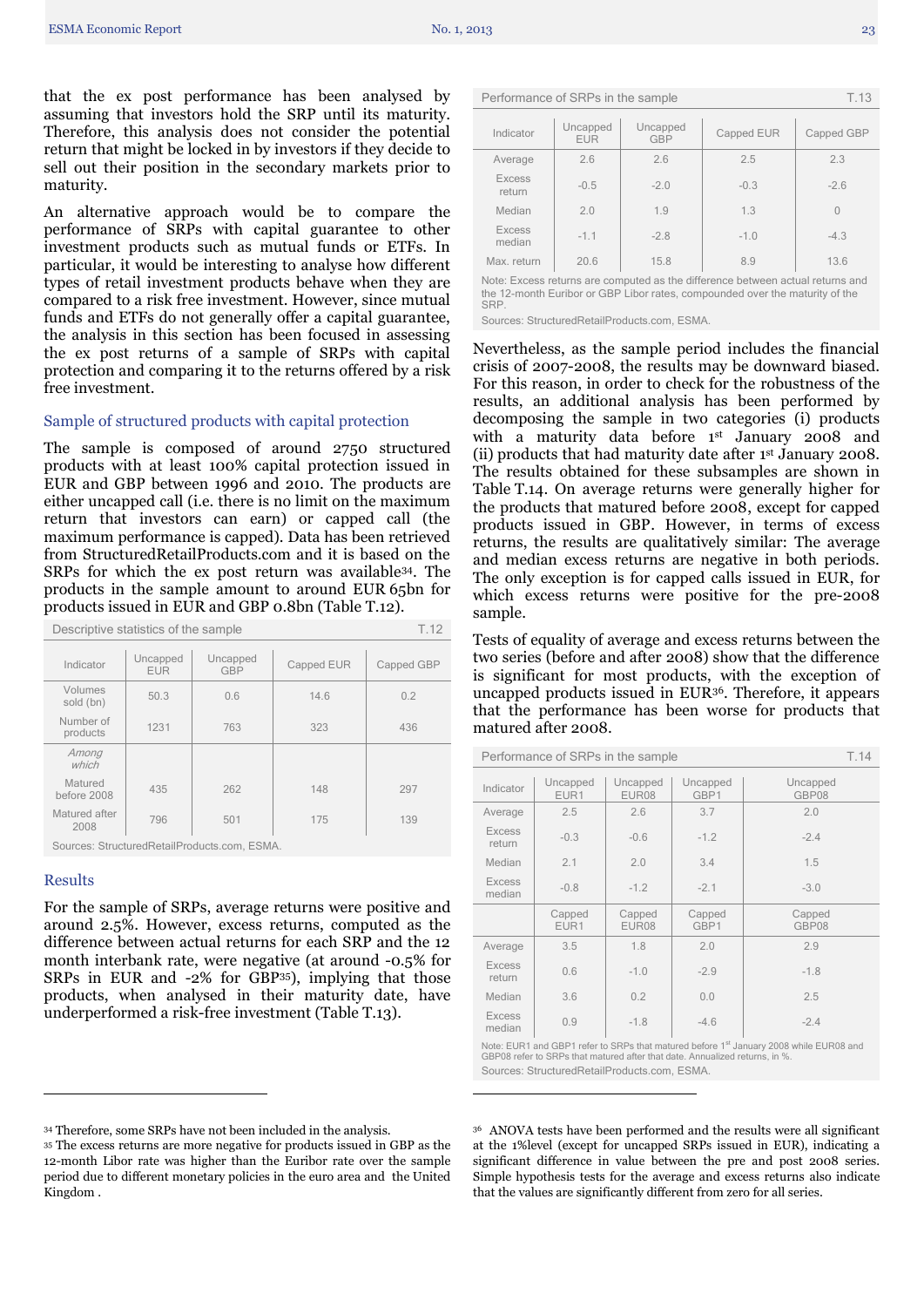# <span id="page-23-0"></span>**Conclusion**

This study shows that in order to understand the drivers of risks and returns of SRPs, significant financial knowledge and access to market data is required. In particular, the empirical analysis based on a sample of 76 products sold in the EU, indicates that the products are sold with a significant premium, estimated at around 4.6%. Moreover, when the issuer credit risk is included, the average premium increases to 5.5%.

Given that retail investors may not possess the knowledge and expertise needed to assess the drivers of the performance of structured products, they could be at risk of facing unexpected losses. In particular, the analysis of the issuer credit risk embedded in structured product may be particularly challenging.

<span id="page-23-1"></span>Regarding actual returns, the performance of SRPs over the last few years has been lower than the risk-free rate. While the results are less negative for products that matured before the financial crisis, the qualitative results in different time periods are similar: on average, structured products delivered a lower return than a risk-free rate investment.

### **References**

Baule, R., O., Entrop and M. Wilkens, (2008), "Credit risk and bank margins in structured financial products: Evidence from the German secondary market for discount certificates", Journal of Futures Markets, Vol. 28(4), 376- 397.

Bernard, C., P. Boyle and W. Gornall, (2009), "Locally-Capped Investment Products and the Retail Investor", Journal of Derivatives, Vol. 18(4), 72-88.

Bouveret, A. and O. Burkhart, (2012), "Systemic risk due to retailisation?", ESRB Macro-prudential Commentaries No.3, July 2012.

Black, F. and M. Scholes, (1973), "The Pricing of Options and Corporate Liabilities", Journal of Political Economy, Vol. 81(3), 637 - 654.

Brace, A., D. Gatarek and M. Musiela, (1997), "The Market Model of Interest Rates Dynamics", Mathematical Finance, Vol.  $7(2)$ , 127-155.

Cox, J., S. Ross and M. Rubinstein, (1979), "Option Pricing: A Simplified Approach", Journal of Financial Economics, Vol. 7, 229-263.

Duffie, D., and K. Singleton, (1999), "Modelling term structures of defaultable bonds", Review of Financial Studies, Vol. 12(4), 687-720.

Fischer, R, (2007), ""Do investors in structured products act rationally?", mimeo.

Grünbichler , A. and H. Wohlwend, (2005), "The Valuation of Structured Products: Empirical Findings For The Swiss Market", Financial Markets and Portfolio Management Vol. 19(4), 361-380.

Henderson, B. and N. Pearson, (2007) "Patterns in the Payoffs of Structured Equity Derivatives", AFA 2008 New Orleans Meetings Paper.

Henderson, B. and N. Pearson, (2011), "The dark side of financial innovation: a case study of the pricing of a retail financial product", Journal of Financial Economics, Vol. 100(2), 227 -247.

Hens, T and M. Rieger, (2009), "Why do investors buy structured products?", EFA 2009 Bergen Meetings Paper.

Hull, J. and A. White, (2000), "Valuing Credit Default Swaps I: No Counterparty Default Risk", The Journal of Derivatives, Vol. 8(1), 29-40.

Jørgensen, P., H. Nørholm and D. Skovmand, (2011), "Overpricing and Hidden Costs of Structured Bonds for Retail Investors: Evidence from the Danish Market for Principal Protected Notes", mimeo.

Moody's, (2008), "Corporate Default and Recovery Rates, 1920-2007", Moody's Global Corporate Finance.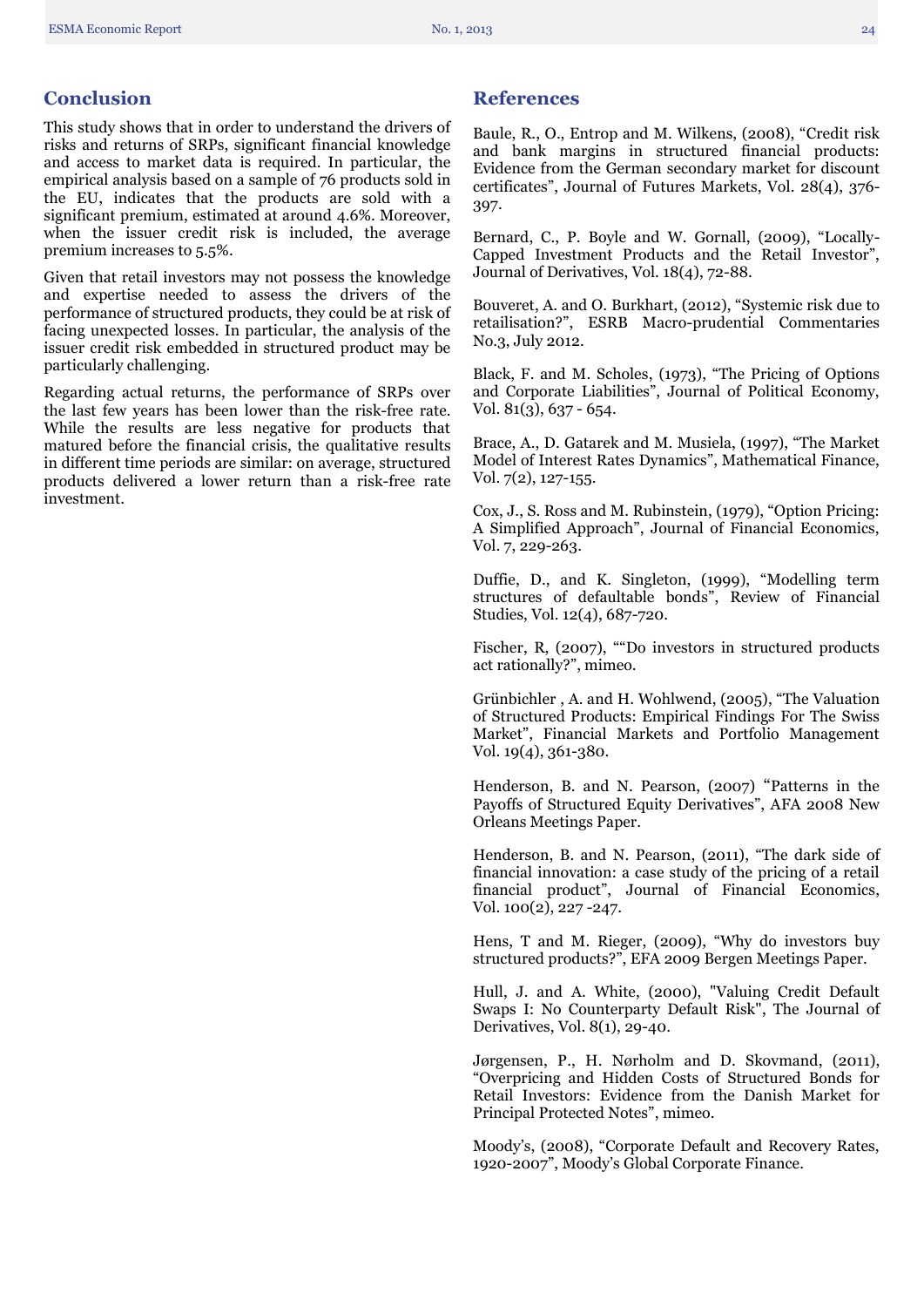Roger, P., (2008), "Capital protected notes for loss averse investors: a counterintuitive result", mimeo .

Stoimenov, P. and S. Wilkens , (2005), "Are structured products failry priced? An analysis of the German market for equity -linked instruments", Journal of Banking & Finance, Vol. 21(12), 2971 -2993.

Szymanowska, M. , J. Ter Horst, and C. Veld, (2009). "Reverse Convertible Bonds Analyzed", Journal of Futures Markets, Vol. 29(10), 895 -919.

Trigeorgis, L., (1991), "A log -transformed binomial numerical analysis method for valuing complex, multi option investments", Journal of Financial and Quantitative Analysis, Vol. 26 (3), 309 -326.

Wallmeier, M. and M. Diethelm , (2008), "Market Pricing of Exotic Structured Products: The Case of Multi -Asset Barrier Reverse Convertibles in Switzerland", mimeo.

Wallmeier, M., (2011), "Beyond payoff diagrams: how to present risk and return characteristics of structured products", Financial Markets and Portfolio Management, Vol. 25(3), 313 -338.

Wilkens, S., C . Erner and K . Roder , (2003), "The Pricing of Structured Products - An Empirical Investigation of the German Market", mimeo .